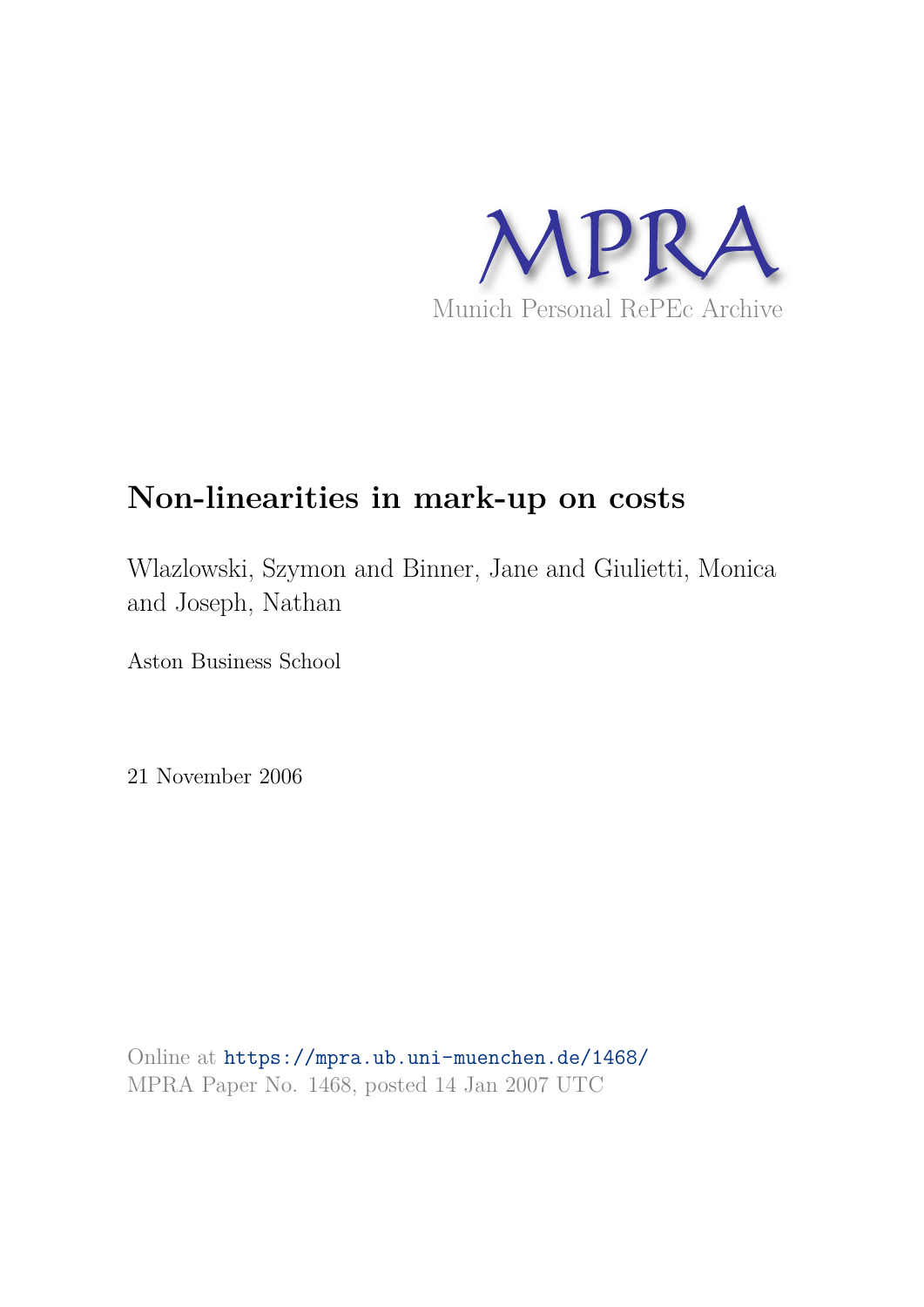# Non-linearities in mark-up on costs

Szymon Wlazlowski, Jane Binner, Monica Giulietti, Nathan Joseph

November 21, 2006

#### Abstract

This study employs an error-correction SETAR model to analyse the non-linearities in the behaviour of the mark-up on costs charged by the filling stations in the New York metropolitan area. While usual price transmission gained significant attention in the literature, the mark-up portion of the price has not been analysed to date. The results indicate that the adjustment to mark-ups to their long run values is non-linear, but the speeds with they adjust to their long-run values are equal across regimes for two out of three series analysed. For one of the series the adjustment is beneficial for the end consumers such that prices fall faster than they rise. The findings are somewhat surprising, indicating that there is no need for government intervention in the NY petroleum market.<sup>1</sup> JEL Classification: C52, D4, L11, Q40. Keywords: Rockets and feathers, asymmetry, petroleum, SETAR.

## 1 Introduction

This paper analyses the non-linearities in the behaviour of the cost items in the local market for petroleum in the New York area. A SETAR model of the class proposed by (Tong (1978) and Tong & Lim (1980)) is used to analyse the reversion of the mark-up on costs charged by the filling stations to its long run equilibrium level. This approach allows us to check for the responses of the petrol prices to upstream price changes and verify the old claim that petrol prices "rise faster than they fall". Karrenbrock (1991) presents an impressive list of excerpt from newspapers quoting drivers and officials outraged at the behaviour of the petrol prices.

Non-linearities in the speed of adjustment to the upstream prices have attracted a significant attention, both from applied researchers and from governmental agencies. Since non-linearities in transmission might involve welfare transfer from agents downstream / end users to companies upstream, the public agencies vigorously pursued this issue - see reports by General Accounting Office (1993) for US, Competition Bureau (1997) for Canada, and Monopolies and Mergers Comission (1990) and Office of Fair Trading (1998) for the UK. .

<sup>&</sup>lt;sup>1</sup>Special thanks to Michael J. Dueker, Assistant Vice President, Federal Reserve St. Louis for useful comments.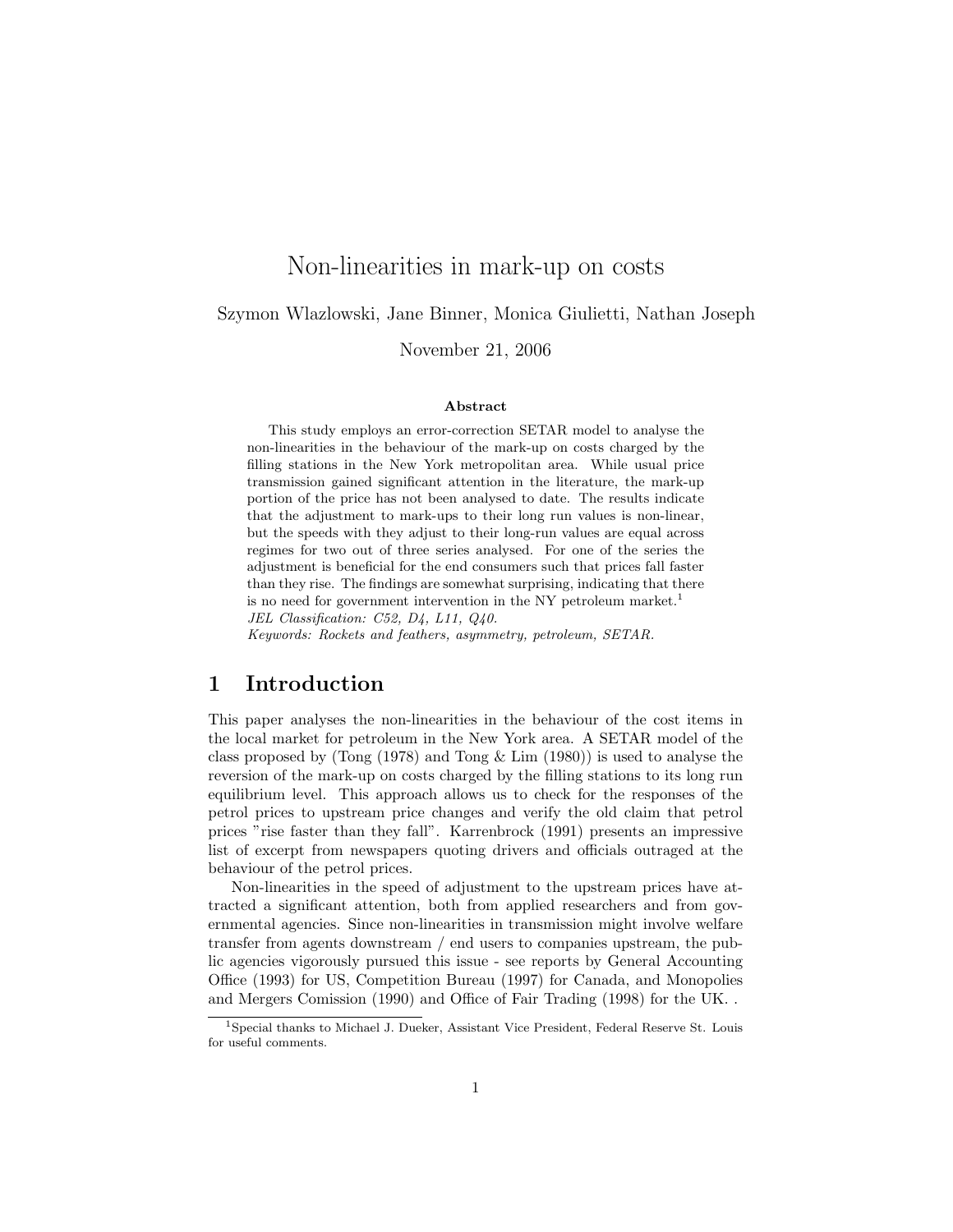This phenomenon is more formally referred to as "asymmetric price transmission". The graphic term usually used in this context "rockets and feathers" was coined by Bacon (1991) to describe fast increases in downstream prices following upstream increases- rockets launched, and slow decreases following upstream price decreases - feathers falling. The difference between asymmetric and symmetric price transmissions is illustrated in the lower right panel in Figure 1.

Figure 1: Examples of symmetric (lower left panel) and asymmetric (lower right panel) price transmission



The existence of asymmetric price transmission implies that by postponing lowering the prices, agents artificially increase their margins causing the abovementioned welfare transfer. This usually forms the most typical motivation for formal research as it might result from tacit or even formal collusion or serious problems with the degree of competition Godby, et al. (2000).

Previous studies into the area had several common shortcomings. Firstly, researchers used prices aggregated in terms of geographical markets (e.g. on a national level), frequency (e.g. monthly averages), products (e.g. aggregated unleaded petrol) or market stage (e.g. from refiners directly to filling stations) or cost items (e.g. prices including taxes or net of country-wide taxation rate) Frey & Manera (2005). Secondly, the testing framework used implies that asymmetric price transmission was analysed with respect to changes in disequilibria measures, instead of overall profitability (see Section 4.3 for a more formal discussion). Thirdly, while those studies were utilizing the non-linear time series, no formal testing for the presence of non-linearities was reported (with the ex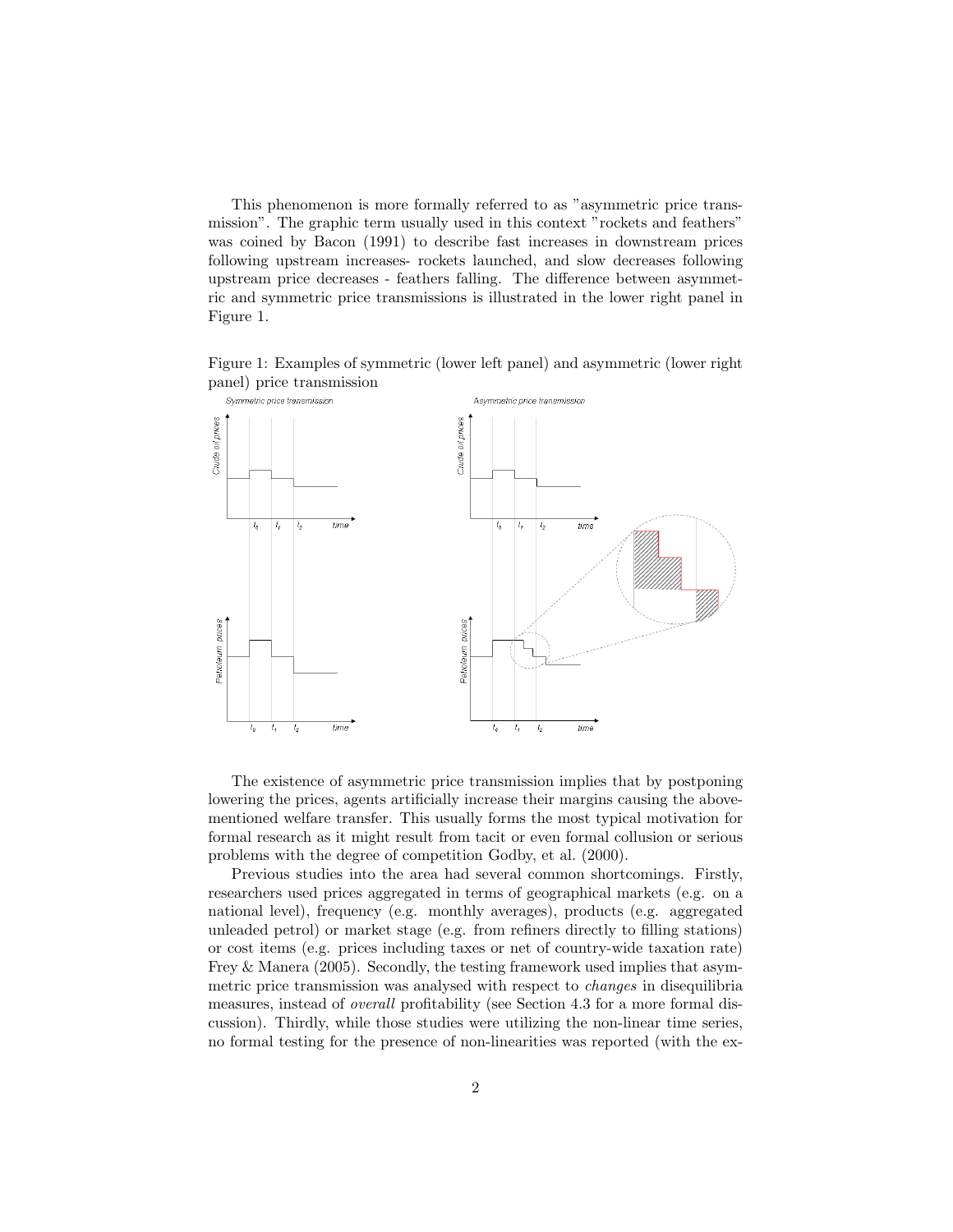ception of Frey & Manera  $(2005)$  and Godby et al.  $(2000)$ ). Finally, although it was proven that structural changes in the relationship between upstream and downstream prices can be mistaken for the signs of asymmetric price transmission Cramon-Taubadel & Mayer (2001), studies do not analyse stability of pricing relationships (with the exception of work by Reilly & Witt (1998)).

The novelty of this study comes from the fact that it tries to approach the problem of asymmetries in a different manner. Firstly (and most importantly), instead of focusing on the behaviour of downstream prices, it focuses on the behaviour of mark-ups on costs, i.e. residual portion of the downstream (retail) petroleum prices, not coming from upstream wholesale stage. This allowed us to check for the presence of asymmetric price transmission and also to get some insight into behaviour of adjustment of mark-up on costs towards its long-run equilibrium.

Secondly, data used offer a distinct improvement as (i) it is constrained to only one geographically distinct market (greater New York metropolitan area), (ii) instead of using product aggregates, it focuses on three distinct kinds of petrol (regular, midgrade and premium unleaded petrol), (iii) prices are quoted on a particular point in time, thus representing true market outcome, rather than average over days or weeks, (iv) data focuses on one transmission stage only (from New York harbour warehouses to New York filling stations), which is more likely to result in a stable pricing relationship. As demonstrated by Geweke (1978) aggregation over time can create a type of omitted variables bias resulting from insufficient lag structure and result in finding asymmetries in symmetric processes Bachmeier & Griffin (2003).

The structure of the paper is as follows: Section 2 presents the motivation for the research. Section 3 summarizes framework for testing for the presence of asymmetric price transmission, Section 4 presents overview of data, Section 5 presents the results of empirical application of non-linear analysis. Summary and description of further research follows.

## 2 Motivation

#### 2.1 Focus

Most of the research into pricing on the petroleum markets was focused on the "rockets and feathers" phenomena i.e. on answers of downstream prices to upstream price changes (see section 2.2). The behaviour of other costs was completely excluded from the analysis and the behaviour of margins was analysed only indirectly, through an analysis of market disequilibria, which were expected to squeeze the margins Abdulai (2002). This approach has its virtues (most importantly it allows us to directly address the issue of interest, i.e. whether downstream consumers can enjoy upstream price decreases as quickly as they have to suffer upstream price increases), but it focuses only on one element of the market.

This paper focuses on the behaviour of residual costs (not coming from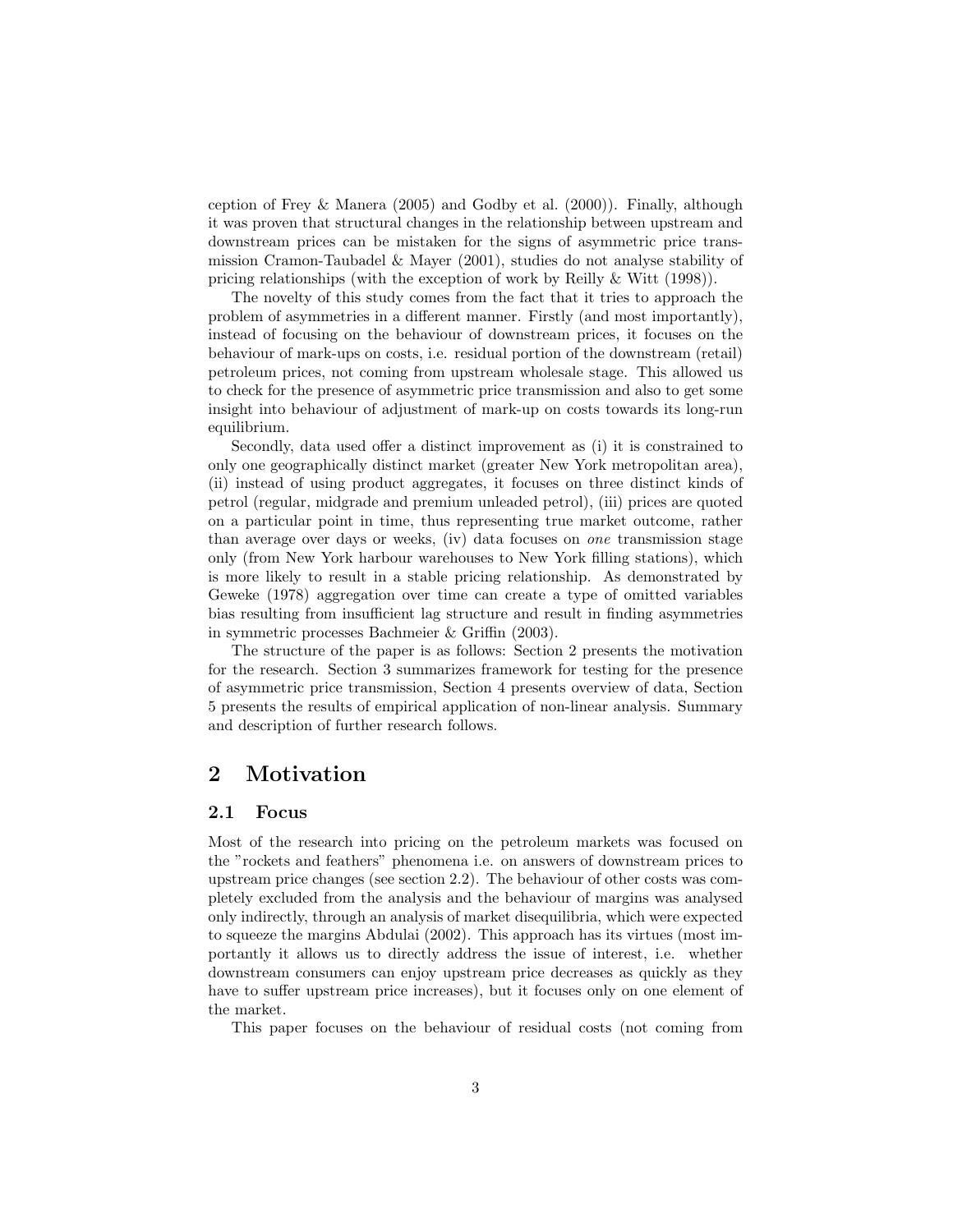upstream). Focusing on this portion of the price allows for:

- testing for the presence of asymmetric price transmission. When markup portion of the price increases faster than it decreases it means that downstream prices rise faster than they fall, and
- gaining some insight into how agents behave by analysing their margins, expenditure on marketing, etc.

#### 2.2 Overview of Research Focused on Rockets and Feathers

This section deals with studies on the North American markets, for comprehensive review of other markets see Frey & Manera (2005).

In perhaps the first study for the US market, Karrenbrock (1991) employed monthly data for 1983-1990 to study the empirical relationship between wholesale and retail petrol prices regressing downstream price changes on positive and negative upstream prices (but not in the ECM fashion, i.e. without an error correction term). Both prices used were reduced by the sum of the federal petrol tax and average of the 50 states petrol tax. He found that the length of time in which a wholesale price increase is fully reflected in the retail petrol price is the same as that of a wholesale decrease for premium and unleaded regular petrol. The null hypothesis of symmetric transmission was not rejected. It was concluded that, contrary to commonly held belief that drivers do not benefit from wholesale petrol price decreases; these are passed along as fully and quickly as are wholesale price increases.

Shin (1992) applied model by Karrenbrock (1991) to the analysis of the US crude-wholesale price transmission, using monthly data over the period 1986- 1992. He estimated a model with only contemporaneous price effects (i.e. regressed upstream changes on downstream increases and decreases. Results show that crude oil price variations have a symmetric impact on the wholesale market.

Another study concerned with asymmetric transmission in the USA was by Borenstein, et al. (1997). For their analysis of price transmission between 1986 and 1992, they used weekly data on prices of West Texas Intermediate crude oil, prices of generic petrol in New York and the Gulf Coast, average price of branded petrol sold at terminals in 33 cities east of the Rocky Mountains, average prices of unleaded regular self-service petrol net of all taxes in those cities. After testing for the homogeneity of the contemporaneous change in the upstream price in all of the transmissions they estimated, they proceeded with two-stage LS estimation. Using ECM framework (but with short-run adjustment variables split between upstream increases and decreases, they confirmed that retail petrol prices respond more quickly to increases than to decreases in crude oil prices. The adjustment takes approximately 8 weeks in case of decrease in crude oil prices but only 4 weeks in case of increase in prices of crude oil. However, the results of tests for equal speeds of adjustments to increases and decreases were not presented.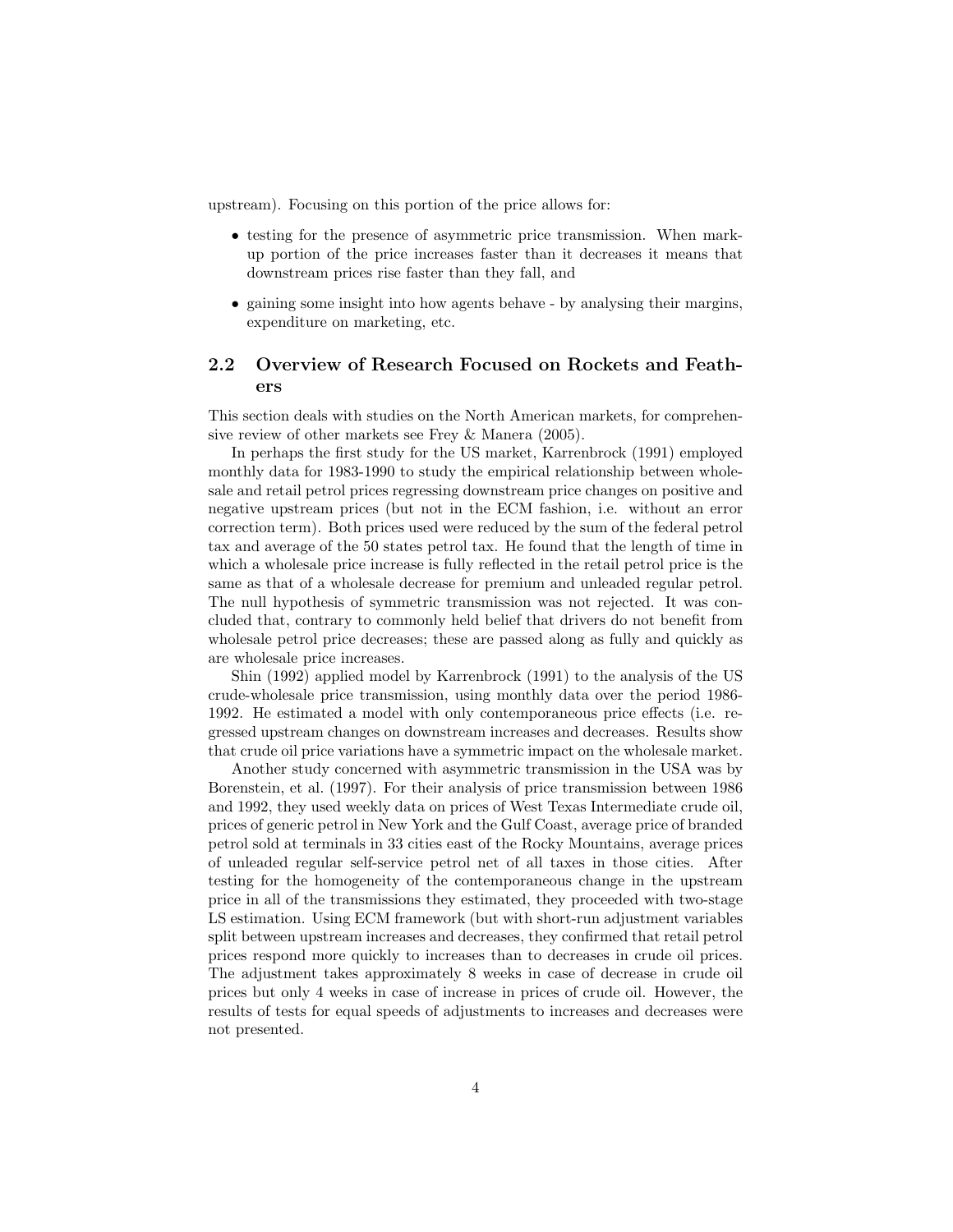Balke, et al. (1998) extended the work of Borenstein et al. (1997) using different model specification. They used data from January 1987 through August 1996 on weekly prices of West Texas Intermediate crude, spot prices for unleaded petrol in the New York harbour, wholesale price of petrol and retail prices of selfservice unleaded motor spirit with and without taxes. After finding out that their series are stationary, they proceeded with analysis of Granger-causality and sources of variance. They established that upstream prices Granger-cause downstream prices at all stages of the distribution chain. The results of bivariate vector autoregressive models for each pair suggested that with one exception (relationship between spot price of crude oil and wholesale spot price of petrol) price shocks originate upstream and are transmitted downstream. The null of symmetry in transmission was rejected in nine of ten price pairs (except for spot retail transmission).

Godby et al. (2000) used weekly data on self-service regular and premium patrol net of taxes and Edmonton par and Montreal Brent crude oil cost for the period January 1990 to December 1996 for 13 Canadian cities. They applied bootstrap procedure by Hansen (1996) to test the null hypothesis of a linear formulation against an asymmetric alternative. The test was based on bootstrap critical values of a Wald type heteroskedasticity-consistent tests. Only weak signs of asymmetry were found Godby et al. (2000, p. 364) . This was attributed to the frequency of the data used and to the fact that previous studies used aggregate data on prices from distinct regions.

Bachmeier & Griffin (2003) revisited data by Borenstein et al. (1997) using high frequency (daily and weekly) data, and larger sample (from February 1985 to November 1998). Their results indicate that daily retail prices adjust almost instantaneously and symmetrically to crude oil price changes.

The research by Eckert (2002) was inspired by the cyclical behaviour of downstream prices in Ontario, Canada, which might be mistaken for asymmetries. The testing was conducted in a tradition of Borenstein et al. (1997), with the use of quarterly dummies and three level shifts accounting for the first Gulf war. In such model, the null symmetry in transmission was rejected. After ascertaining that asymmetric transmission is present, the more sophisticated model of price cycles was estimated with the use of two stage procedure (probit estimation of switching parameters and OLS estimation of logarithms of downstream price change module on downstream and upstream price levels). The results were interpreted as a proof that changes in both regimes were dependent on upstream prices and were decreasing functions of margins. After analysing those results, Eckert (2002, p.74) concludes that asymmetries between different portions of the price cycle described by Maskin & Tirole (1988) can be mistaken for asymmetries in price responses "rockets and feathers".

In a more recent paper, Radchenko (2005b) analyzed the link between oil price volatility and the asymmetric response of petroleum prices to oil price variations. Weekly data from March 1991 to February 2003 was used to compute the impulse response functions to crude price increases and decreases. Results show that the response of retail prices to changes in crude oil prices is asymmetric. In a different study, Radchenko (2005a) applied a similar model to geographically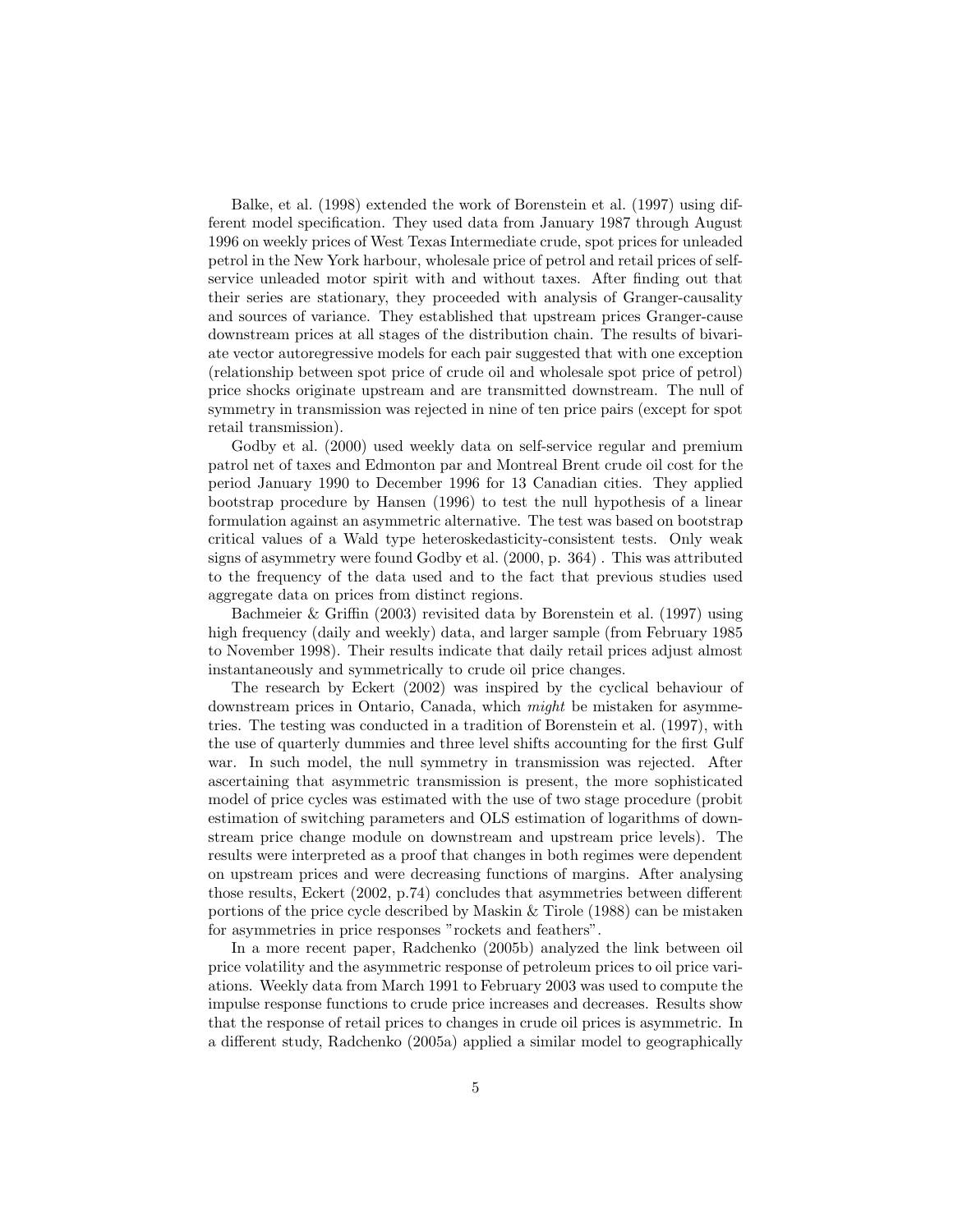aggregated (region-wide) weekly data from March 1991 to February 2003. Impulse response functions were again used and the spot-retail price transmission mechanisms were found to exhibit asymmetries.

## 3 Traditional models in analysis of mark-up behaviour

#### 3.1 Relationship between prices

In order to analyse asymmetries in petroleum pricing it is necessary to explain responses of downstream prices to changes upstream. One model to capture changes in the downstream prices is:

$$
y_t = y_{t-1} + \gamma_0 (y_{t-1}^* - y_{t-1}) + \nu_t \tag{1}
$$

where  $y_t^*$  is the equilibrium upstream price,  $y_t$  is the actual upstream price and  $\gamma_0$  is adjustment speed (a shock to  $y_{t-1} = y_t^*$  would linger forever if  $\gamma_0 = 0$  or would be eliminated at once if  $\gamma_0 = 1$ ). The equilibrium prices  $(y_t^*)$  is established based on the long-run relationship between upstream and downstream prices, i.e.:

$$
y_t^* = \beta_0 + \beta_1 x_t + \epsilon_t \tag{2}
$$

where  $x_t$  is the downstream price,  $\beta_1$  is the proportion of downstream costs passed through upstream and  $\epsilon_t$  represents shocks to the system.

Approach by Engle & Granger (1987) combines the above and might be estimated to analyse the adjustment of downstream prices:

$$
\Delta \hat{\epsilon}_t^{(j)} = \gamma_0 \hat{\epsilon}_{t-1}^{(j)} + \sum_{i=1}^m \gamma_i \Delta \hat{\epsilon}_{t-i}^{(j)} + \nu_t^{(j)}
$$
(3)

where  $\hat{\epsilon}_t$  are OLS residuals from level price equation,  $\gamma_0$  is the speed of adjustment and  $\sum_{i=1}^{m} \gamma_i \Delta \hat{\epsilon}_{t-i}^{(j)}$  is the lagged left-hand side variable.

In this two-stage cointegration analysis, the existence of the long-run relationship between prices in question is done by testing  $H_0$ :  $\gamma_0$  < 0, i.e. traditional cointegration analysis. On the basis of that, it is assumed that upstream and downstream prices are related, and that residuals proxy the disequilibria to the system. This forms the basis for testing for asymmetric price transmission Abdulai (2002).

#### 3.2 Non-linear Modelling

Given such model formulation, it is assumed that the residuals  $\hat{\epsilon}_t$  proxy changes to margins earned (positive residuals correspond to bigger margins, while negative residuals indicate squeezed margins, see Frey & Manera (2005) for an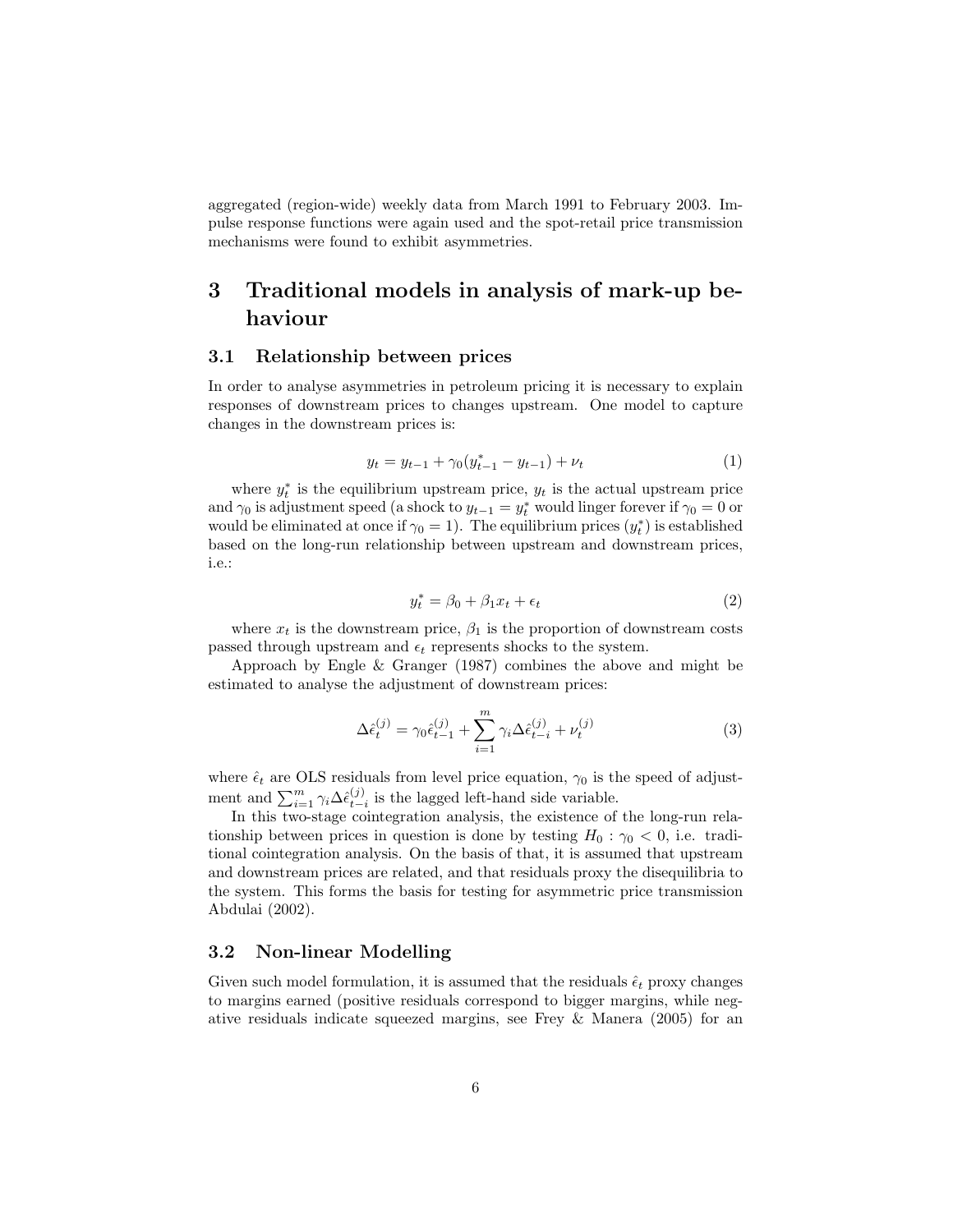overview of non-linear models applied to studies of asymmetric price transmission). Based on the analysis of those residuals, researchers look for the signs of the presence of asymmetric price transmission.

Analysis of asymmetric price transmission focuses on non-linear (piece-wise linear) models of the threshold class (Tong (1978) and Tong & Lim (1980)). The idea is that (because of the menu costs, transaction costs, search costs, etc.) pricing decisions follow two regimes<sup>2</sup> depending on market characteristics.

In such setting the piece-wise linear model can capture the differences between regimes and establish the presence of asymmetric price transmission. Such piecewise linear extension of (3) into two different regimes is:

$$
\Delta \hat{\epsilon}_t = \begin{cases}\n\gamma_0^{(L)} \hat{\epsilon}_{t-1} + \sum_{i=1}^m \gamma_i^{(L)} \Delta \hat{\epsilon}_{t-i} + \nu_t^{(L)} \text{ when } \hat{\epsilon}_{t-d^{(j)}}^{(j)} < r^{(j)} \\
\gamma_0^{(H)} \hat{\epsilon}_{t-1} + \sum_{i=1}^m \gamma_i^{(H)} \Delta \hat{\epsilon}_{t-i} + \nu_t^{(H)} \text{ when } \hat{\epsilon}_{t-d^{(j)}}^{(j)} \ge r^{(j)}\n\end{cases} \tag{4}
$$

where  $\epsilon_{t-d}$  is the self-exciting threshold variable with delay set to d. The estimation of threshold parameters and slope variables should be done via a grid search (as advised by Hansen (1997) and Tsay (1998)), i.e. over all possible values of thresholds and over all possible lags  $d$  and  $r$  so as to minimize sum of squared residuals from a fitted model, i.e.:

$$
(r,d) = \underset{r,d}{\text{argmin}} RSS(r,d)
$$
 (5)

To avoid trivial results, as advised by Hansen (1997) the extreme values of threshold variables should be excluded from the estimation.

The last remaining task is to test for the presence of piecewise linear adjustment, i.e. for the presence of asymmetric price transmission. This boils down to testing of  $H_0: (\forall_i \gamma_i^{(L)} = \gamma_i^{(H)})$ ), i.e. of no significant difference between parameters in each of the regimes. As recommended by Hansen (1997), this could be done with Wald test in the following form:

$$
F_{12} = n * \frac{RSS_1 - RSS_2}{RSS_2} \tag{6}
$$

where:

- $RSS<sub>1</sub>$  is the RSS from (3);
- $RSS_2$  is the RSS from (4);
- $\bullet$  *n* is the sample size.

As noted by Hansen (1996), since the threshold parameter is not identified under the null, the asymptotic distribution of  $F_{12}$  is not standard, but can be bootstrapped by the following procedure. Denote  $u_t^* \sim^{iid} N(0, 1)$ , (i) draw  $u_t^*$ , (ii) regress  $u_t^*$  on right hand side variables from (3) and obtain residual variance

<sup>2</sup>The author knows no study dealing with 3 or more regimes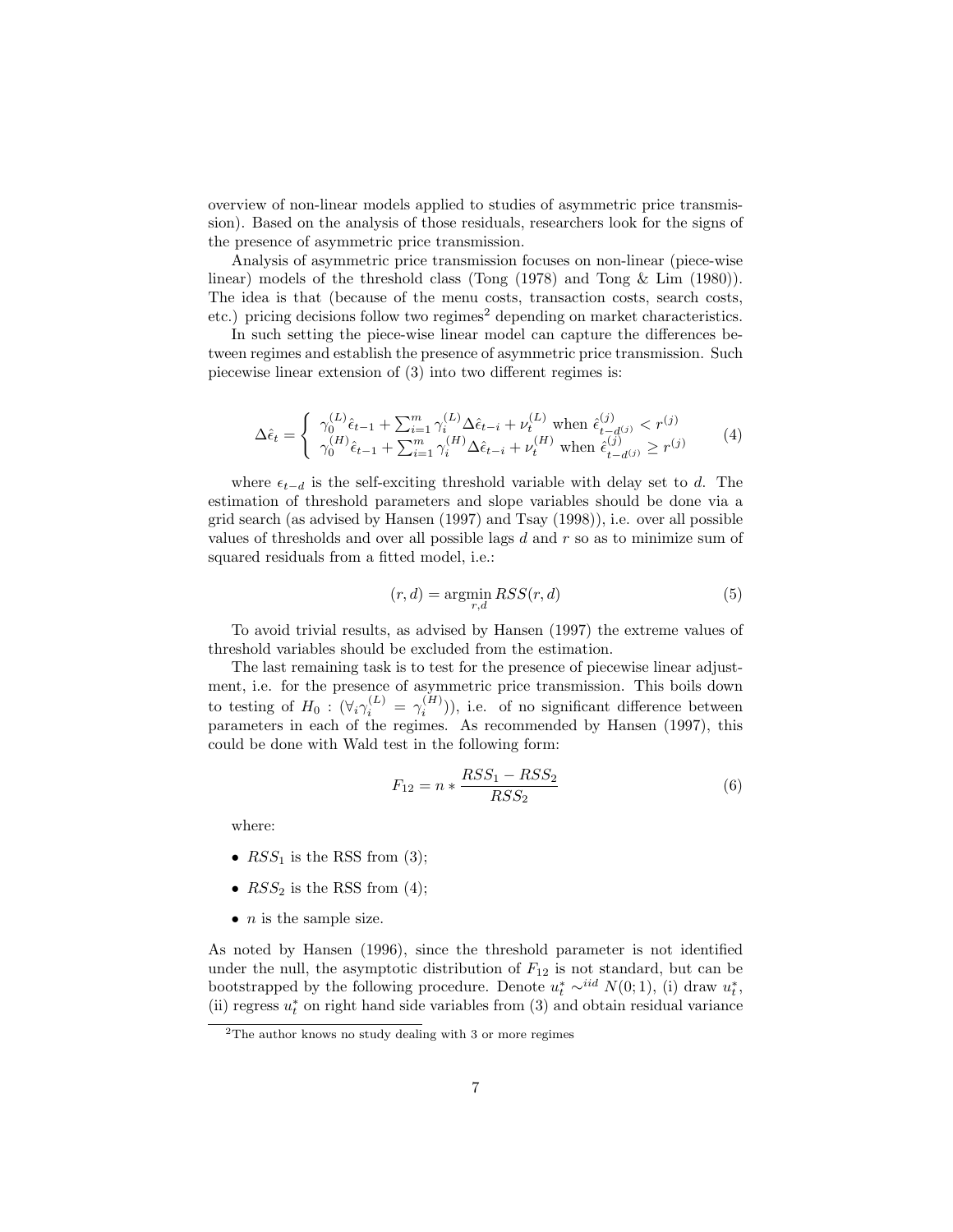$RSS_{1}^{*}$ , (iii) regress  $u_{t}^{*}$  on right hand side variables from (4) obtain residual variance  $RSS_2^*$ , (iv) calculate (6), repeat (i)-(iv) a large number of times and use sample quantiles as critical values.

In the setting described above, the process of eliminating the disequilibria determine the adjustment of downstream prices to upstream price changes. In non-linear framework, those disequilibria are eliminated in regimes  $(H)$  and  $(L)$ with different speeds which gives rise to non-linearities - phenomena of prices rising faster than they fall occur when positive disequilibria (corresponding to times of decreasing upstream prices) are eliminated at a slower pace than negative disequilibria (corresponding to time of increasing upstream prices).

Modelling of mark-up on costs, added at a given transmission level, is essentially the same traditional models described above, the only difference is that it is assumed that upstream costs are fully passed downstream  $(\beta_1 = 1$  which given the vertical span between tiers is a viable assumption) so that the residual between upstream and downstream prices (mark-up) comprises retailers' margins and other costs (mainly marketing). As such, (2) becomes:

$$
y_t = \pi_t + x_t + \nu_t \tag{7}
$$

where  $\pi_t$  represents the mark-up, and the problem of adjustment of downstream prices to upstream price changes (i.e. elimination of disequilibria) is simplified to the problem of adjustment of  $\pi_t$  to its long run level:

$$
\pi_t = \pi_{t-1} + \gamma_0 (\pi_{t-1}^* - \pi_{t-1}) + \nu_t \tag{8}
$$

where (since it is assumed that mark-up on costs is constant and does not depend on upstream prices)  $\pi_t^* = \alpha + \epsilon_t$ . Now analysis of disequilibria in markup  $\hat{\epsilon}_t$  can be done just as in (3) and (4).

## 4 Petroleum Product Prices

#### 4.1 Overview of the Data

Weekly retail data from June 2000 until December 2005 was obtained from Energy Information Agency (the sample includes all the data points available). Those series represent prices charged for three grades of petroleum products in approximately 900 retail outlets. The prices are published by 5:00 P.M. Monday, except on government holidays, when the data are released on Tuesday (but still represent Monday's price). The reported price includes all taxes and is the pump price paid by a consumer as of 8:00 A.M. Monday. This price represents the self-serve price except in areas having only full-serve.

Daily spot prices for New York area from June 2000 until December 2005 were obtained from Energy Information Agency. Series include wholesale prices quoted on a day when retail prices was collected. When data on wholesale prices for a given day was not available, the previous day's prices were used.

The series analysed include: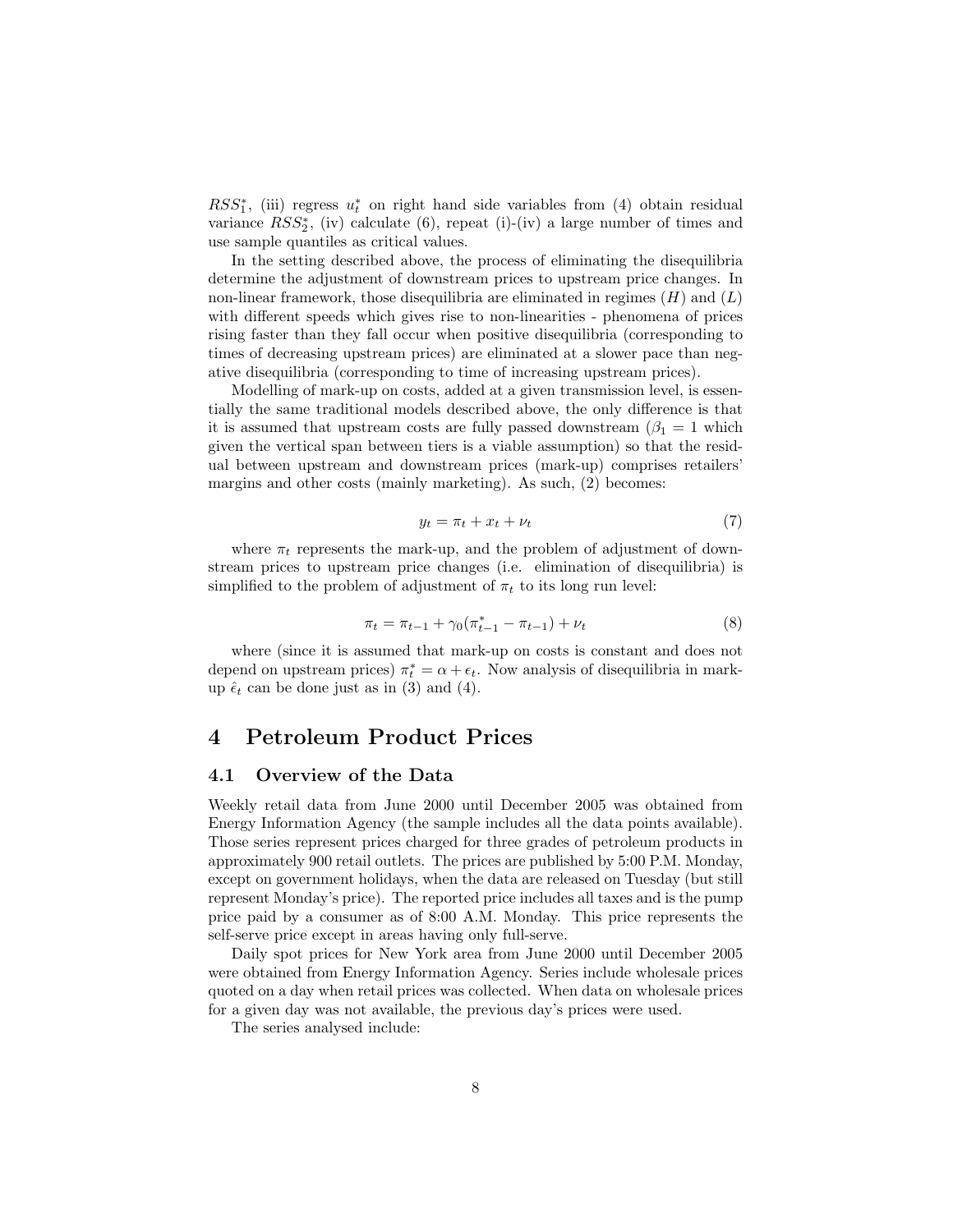- downstream prices:
	- $y_t^1$  NYC  $\,/$  harbour regular all formulations  $\,/$  reformulated retail petrol prices net of all taxes. Regular petroleum is petroleum having an octane rating greater than 85 and less than or equal to 90;
	- $y_t^2$  NYC  $\,/$  harbour midgrade all formulations  $\,/$  reformulated retail petrol prices net of all taxes. Midgrade petroleum is petroleum having an octane rating greater than 88 and less than or equal to 90;
	- $y_t^3$  NYC / harbour premium all formulations / reformulated retail petrol prices net of all taxes. Premium petroleum is petroleum having an octane rating greater than 90.
- $\bullet \; x_t$  upstream prices New York harbour reformulated regular petrol.

Figure 2 presents the retail and wholesale prices over the sample period. As



discussed in (4), the differences between upstream prices result mainly from costs of additives and enhancements, some of which (but not all) might be assumed as constant over time (some however, especially costs of ethanol change in line with upstream prices). This is supported by the analysis of product spreads, which do not change by more than 3-5 cents over the sample size.

New York data was chosen for the purposes of the analysis as:

- New York metropolitan area constitutes economic hub on the East Coast;
- bulk of trade in wholesale petrol takes place in that area (with NY harbour prices being benchmark for the entire East Coast.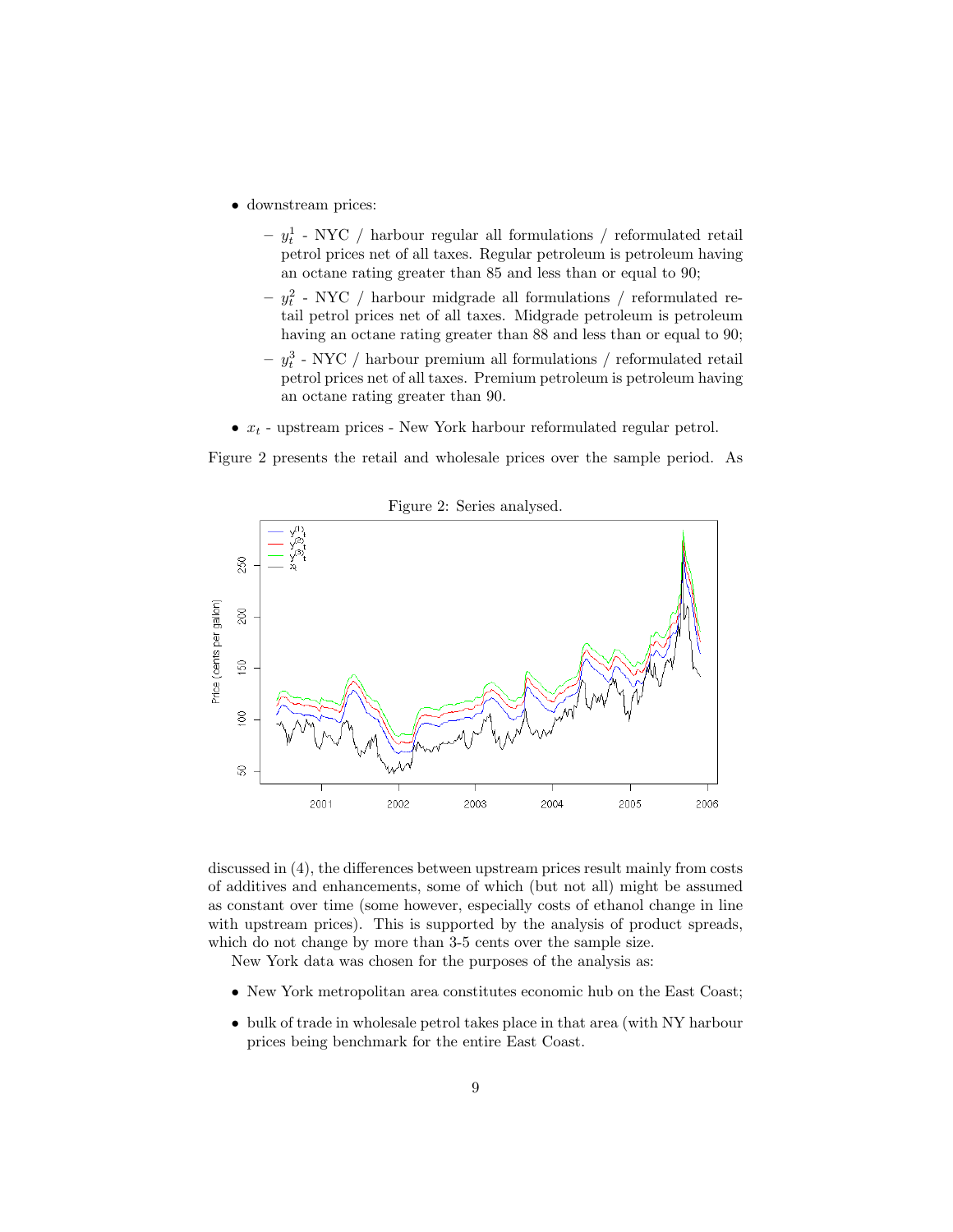The usage of spot regular petroleum prices as proxy for upstream prices is justified as (i) New York harbour is a central supply hub for Greater New York Metropolitan area, (ii) regular petroleum forms the basis most retailers use to create and price premium and midgrade varieties (this is done with use of additives and enhancements which RFA (2006) increase octane index and help to differentiate petroleum products and create company-specific fuels, such as Formula, Silver Eagle, etc.). As seen on Figure 3, costs of wholesale petrol constitutes majority of downstream prices (the rest is cost of transportation, additives, marketing, costs of the day-to-day operations of the filling stations and profits)



#### 4.2 Analysis of the Data

Before moving to application of non-linear models, series were analysed for the presence of unit roots, direction of causality and presence of the cointegration vector. The price series analysed were not subject to logarithmic transformation. Borenstein et al. (1997) pointed out that using logarithms implies that wholesale-retail margin increases with the upstream price. As an alternative he proposed using the raw data, which implies constant nominal margin in the level equation. Borenstein et al. (1997, p. 312) claims that for short sample with moderate inflation such adjustment is justifiable.

The direction of causality was tested with the use of the Granger test (i.e. it was tested whether the past values of  $z_t$  are useful for predicting  $w_t$  once  $w_t$ 's history has been modelled. The null hypothesis is that the last week's value of  $z_t$ do not help in predicting the value of  $w_t$ . Table 1 presents the results indicating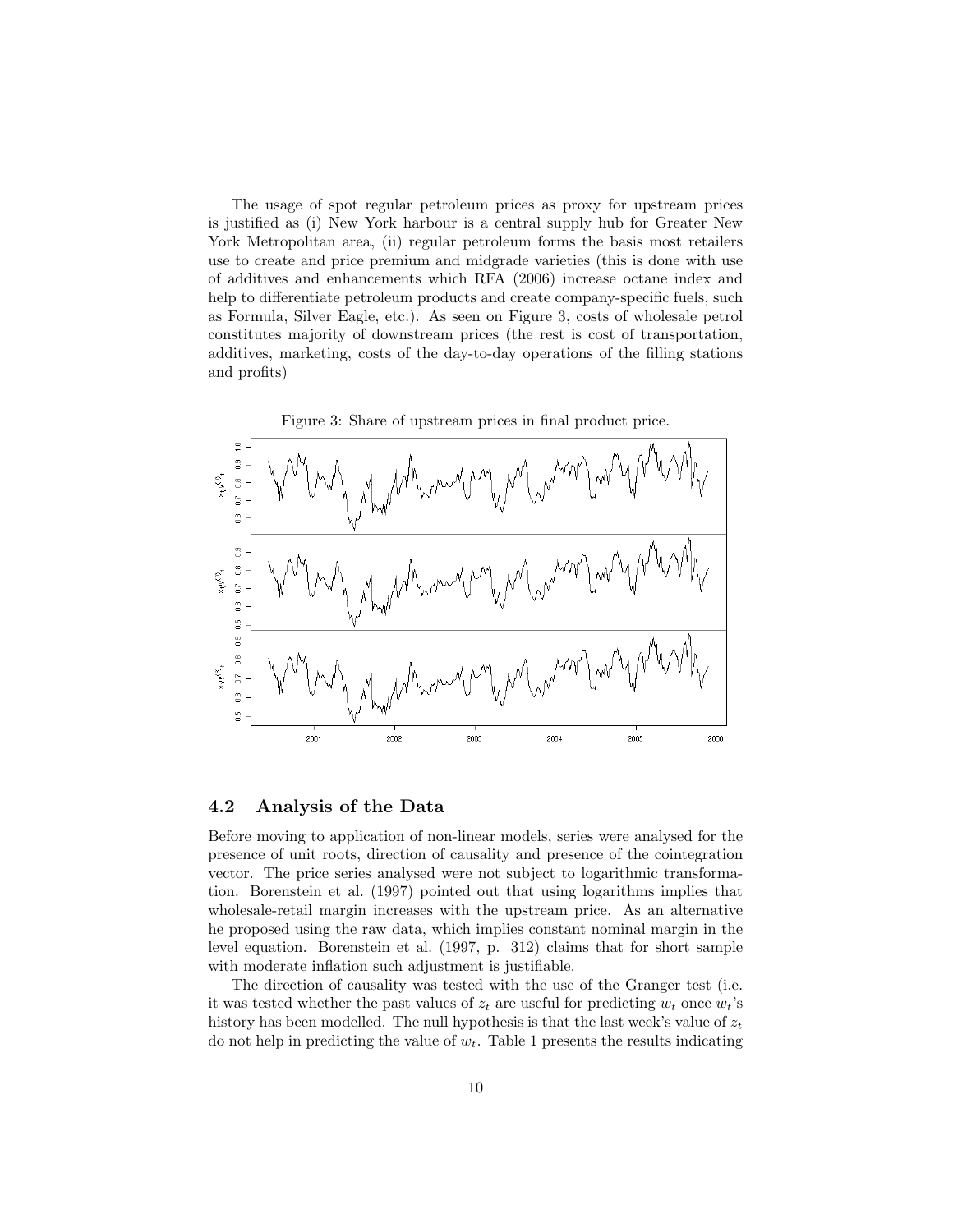that upstream prices indeed drive downstream prices not the other way around (null that history of downstream prices cannot be used to explain upstream prices is not-rejected, while the reverse is rejected with all force). Series were

|                    | F-statistic | p-value  |
|--------------------|-------------|----------|
| $x_t$              | 0.02        | 0.89     |
| $x_t$              | 0.00        | 0.99     |
| (3)<br>$x_{t}$     | 0.01        | 0.93     |
| $\boldsymbol{x}_t$ | 110.06      | 0.00     |
| $x_t$              | 111.51      | 0.00     |
| (3)<br>$x_t$       | 110.63      | $0.00\,$ |

Table 1: Granger Causality tests for series analysed.

tested for unit roots using the standard ADF test in the following form:

$$
\Delta z_t = \gamma^0 z_{t-1} + \dots + v_t
$$
  
\n
$$
\Delta \Delta z_t = \gamma^1 \Delta z_{t-1} + \dots + v_t
$$
\n(9)

where:

- $\gamma^0$  is the DF variable of interest in the level estimation;
- $\gamma^1$  is the DF variable of interest in the first difference estimation;
- $\bullet\,$   $\ldots$  stand for lagged left hand side variables (order determined to maximize AIC).

Table 2 presents the results of estimation of  $(9).<sup>3</sup>$ 

|                        |          | $\text{Table 2.11}$ versus for series aliarysed. |          |         |
|------------------------|----------|--------------------------------------------------|----------|---------|
| Variable               | Estimate | Std.Error                                        | t-stat   | p-value |
| $x_{t-1}$              | $-0.02$  | 0.02                                             | $-1.64$  | 0.10    |
| $\Delta x_{t-1}$       | $-1.16$  | 0.06                                             | $-19.35$ | 0.01    |
| $y_{t-1}^{(1)}$        | $-0.00$  | 0.01                                             | $-0.51$  | 0.10    |
| $\Delta y_{t-1}^{(1)}$ | $-0.80$  | 0.06                                             | $-13.30$ | 0.01    |
| $y_{t-1}^{(2)}$        | $-0.01$  | 0.01                                             | $-0.74$  | 0.10    |
| $\Delta y_{t-1}^{(2)}$ | $-0.80$  | 0.06                                             | $-13.27$ | 0.01    |
| $y_{t-1}^{(\bar{3})}$  | $-0.01$  | 0.01                                             | $-0.64$  | 0.10    |
|                        | $-0.63$  | 0.09                                             | $-7.09$  | 0.01    |

Table 2: ADF tests for series analysed.

<sup>3</sup>Critical values from Banarjee (1993, Table 4.2, p. 103).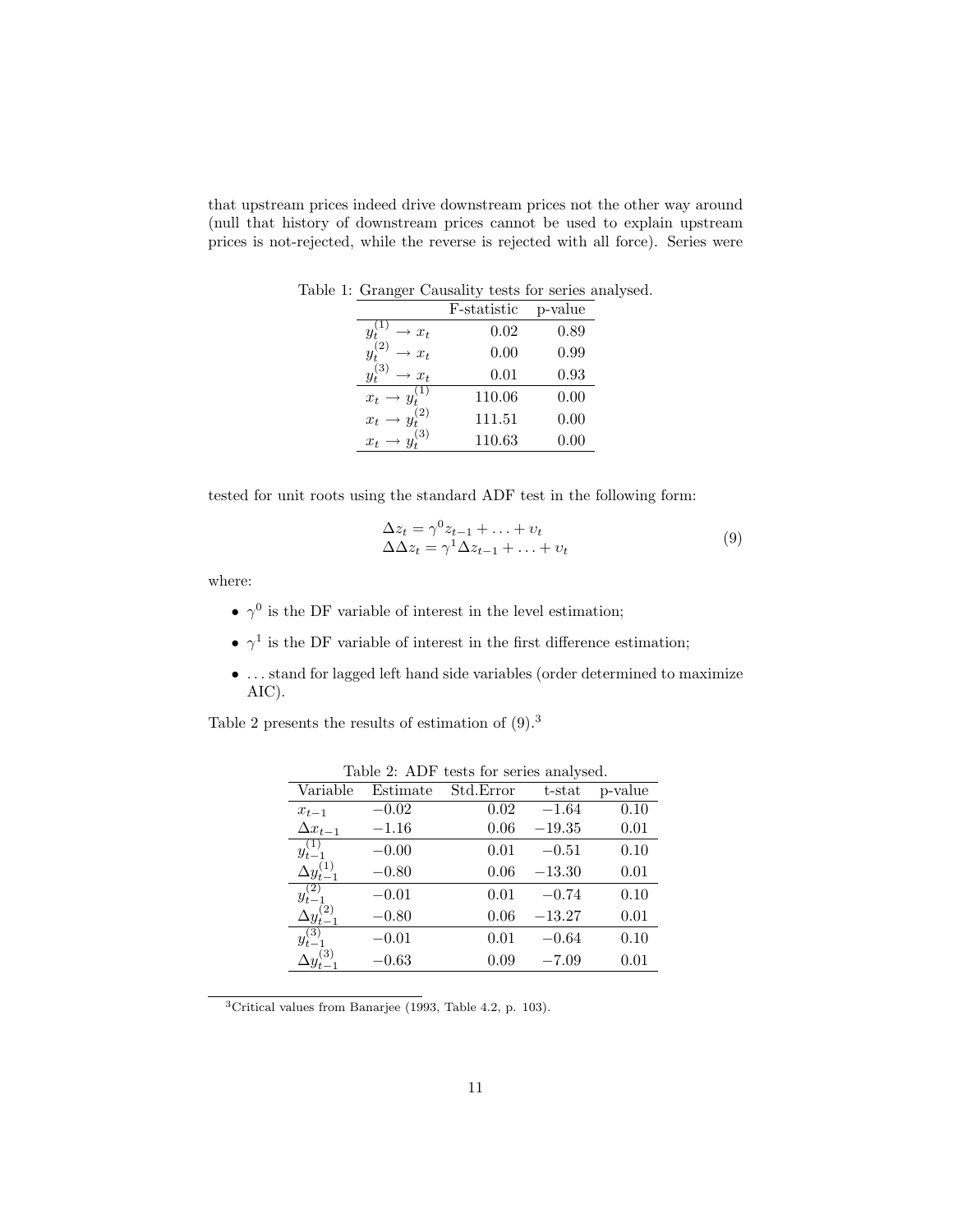The existence of a long-run equilibrium relationship between prices was tested using the Phillips-Ouliaris test Phillips & Ouliaris (1990), with truncation parameter set to 2. According to Phillips & Ouliaris (1990, p. 165) this test should have better power than ADF and PP tests, at least in larger samples. As shown in Table 3, the null of no cointegration was rejected with all force for all price pairs.<sup>4</sup> It is in line with previous research - see Bachmeier  $\&$ Griffin (2003) who also found full pass-through using disaggregated data.

Table 3: Phillips-Ouliaris tests for the null of no cointegration in the series analysed.

| Cointegration Pair Statistics P-Value |            |      |
|---------------------------------------|------------|------|
| $\cdot x_t$                           | $-60.3520$ | 0.01 |
| $x_t$                                 | $-59.7279$ | 0.01 |
| (3)<br>$x_t$                          | $-59.7693$ | 0.01 |

After ascertaining that series cointegrate, (2) was estimated for all series. Table 4 presents the results.

|                 |          | rapid 1. Only commanded of the series amonybed. |         |          |
|-----------------|----------|-------------------------------------------------|---------|----------|
|                 | Estimate | Std. Error                                      | t value | Pr(> t ) |
|                 | 27.8661  | 2.0896                                          | 13.34   | 0.0000   |
| $\beta_1^{(1)}$ | 0.9372   | 0.0199                                          | 47.03   | 0.0000   |
| $\beta_0^{(2)}$ | 35.8471  | 2.1328                                          | 16.81   | 0.0000   |
| $\beta_1^{(2)}$ | 0.9520   | 0.0203                                          | 46.80   | 0.0000   |
| $\beta_0^{(3)}$ | 41.7649  | 2.1690                                          | 19.26   | 0.0000   |
| $\beta_1^{(3)}$ | 0.9687   | 0.0207                                          | 46.83   | 0.0000   |
|                 |          |                                                 |         |          |

Table 4: OLS estimation of the series analysed.

Results confirm that upstream costs are passed downstream , thus confirming views presented in industry publications and previous studies. The notion of upstream and downstream prices being related is supported some of the earlier studies of US markets (Karrenbrock (1991), Duffy-Deno (1996), Balke et al. (1998), Energy Information Agency (1999), Borenstein et al. (1997)). However, this is not in line with some of the earliest studies, which were not based on cointegration analysis, e.g. Shin (1992). The stability for the relationship was also analysed and confirmed using CUSUM/CUSUMSQ tests. This is important, as Cramon-Taubadel & Mayer (2001), showed via Monte Carlo experiments, that SETAR class of models tends to mis-identify structural breaks occurring in the data as the signs of asymmetric price transmission.

<sup>4</sup>The p-values are interpolated from Phillips & Ouliaris (1990, Table Ia and Ib, p. 189).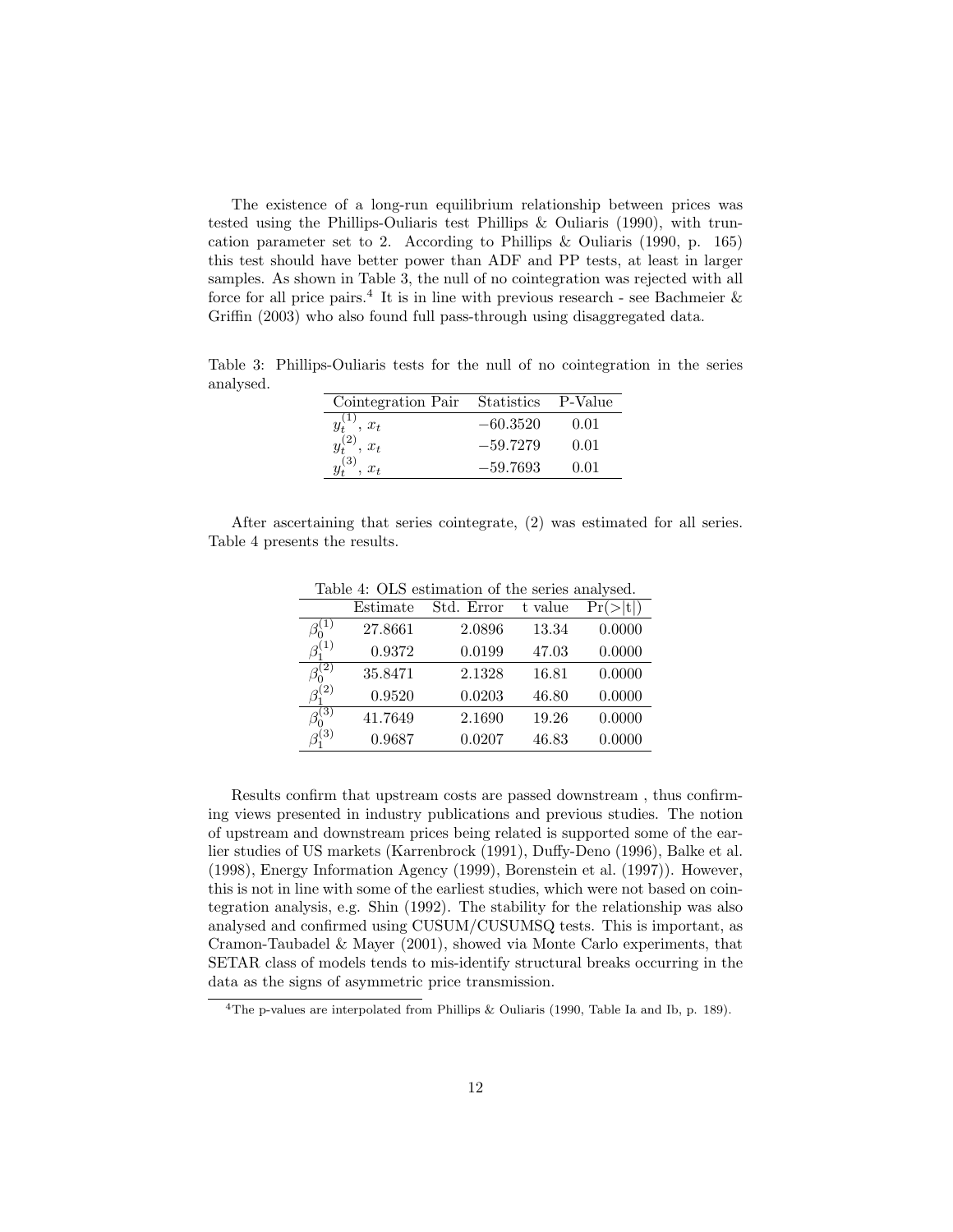#### 4.3 Mark-up on petroleum products

This application uses different approach. Instead of analysing changes to market disequilibria, it analyses long-run mark-up on costs on a given transmission level, calculated as a a difference between upstream and downstream prices and deviations from its long-run level;. This approach has its virtues given that:

- upstream prices are the major variable cost that filling stations face;
- it allows us to get further insight into market;
- the data is constrained to one geographically distinct market (New York City), and only one transition stage.

The virtue of this approach is that instead of analysing disequilibria, more detailed proxies for mark-up on upstream costs on a transmission stage could be used. While this difference might seem not that significant, it allows us to pose the research question differently - instead of asking what disequilibria trigger non-linearities, one can ask what levels of profitability trigger different market responses.

The proxies for the mark-up on costs on each product were calculated as:

$$
\hat{\pi}_t^{(j)} = y_t^{(j)} - x_t \tag{10}
$$

Figure 4 presents the mark-up earned on particular products analysed in this article.

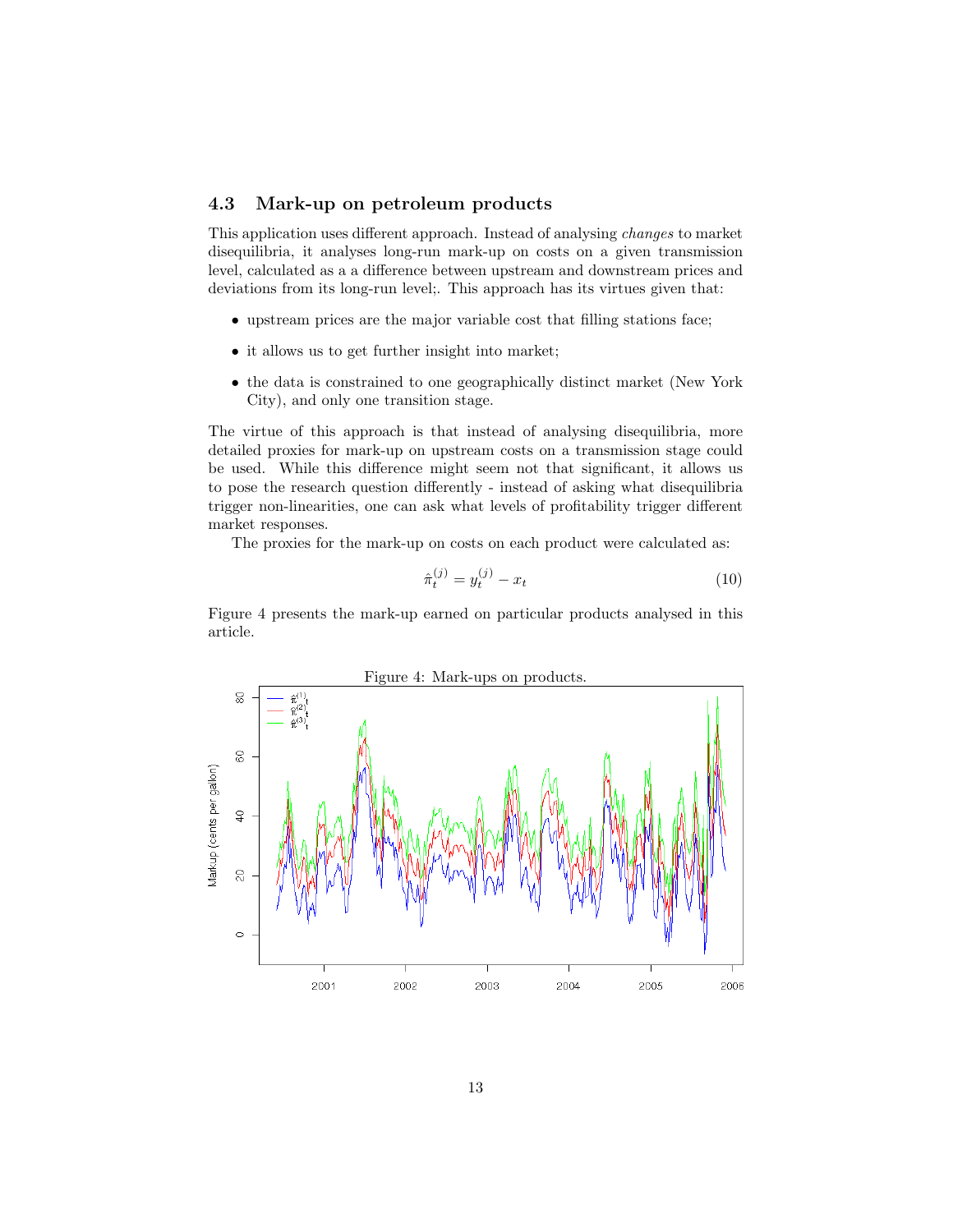To analyse the long-run equilibrium mark-up (assumed to be constant and equal to  $\alpha$ ), the following equation was estimated:

$$
\hat{\pi}_t^{(j)} = \alpha^{(j)} + \epsilon_t^{(j)} \tag{11}
$$

for each of the series (i.e., for  $j = 1, 2, 3$ ). Table 5 present the results.

|                | Estimate | Std. Error | t value | Pr(> t ) |
|----------------|----------|------------|---------|----------|
| $\alpha^{(1)}$ | 21.6146  | 0.6698     | 32.27   | 0.0000   |
| $\alpha^{(2)}$ | 31.0668  | 0.6786     | 45.78   | 0.0000   |
| $\alpha^{(3)}$ | 38.6502  | 0.6861     | 56.33   | 0.0000   |

Table 5: Estimation of Long-run level of mark-up proxies  $\hat{\pi}_t^{(j)}$ .

Furthermore, stability of the relationship given by (11) was investigated with the use of CUSUM model. Figure 5 presents the results. Graphs show that LR equilibrium level of mark-up proxied by  $\alpha^{(j)}$  is fairly stable over the sample size at 5%. Also empirical fluctuation test applied in the OLS-CUSUM and recursive flavours supported the null of stable parameters.

### 5 Non-linearities in mark-up behaviour

Residuals from (11) were used to establish the reversion process for the mark-up proxies. The search was conducted with maximum  $m$  equal to 12, equal number of observations in each model and was based on AIC criteria.<sup>5</sup> Table 6 presents the results of estimation of (3).

|          | mother of the case of the control of the control of the |            |         |          |
|----------|---------------------------------------------------------|------------|---------|----------|
| Variable | Estimate                                                | Std. Error | t value | Pr(> t ) |
|          | $-0.2455$                                               | 0.0386     | $-6.36$ | 0.0000   |
|          | 0.1469                                                  | 0.0567     | 2.59    | 0.0101   |
|          | $-0.2404$                                               | 0.0383     | $-6.28$ | 0.0000   |
|          | 0.1437                                                  | 0.0569     | 2.53    | 0.0121   |
|          | $-0.2410$                                               | 0.0380     | $-6.34$ | 0.0000   |
|          | 0.1498                                                  | 0.0570     | 2.63    | 0.0090   |
|          | 0.0837                                                  | 0.0573     | 1.46    | 0.1454   |

Table 6: Estimation of linear model of adjustment for  $\hat{\pi}_{t}^{(j)}$ .

Based on AR order established in (3), equation (4) was estimated for all three series so as to assess the speed of adjustment of mark-ups to their longrun values. Table 7 summarizes results for models estimated  $(r^{(j)}$  stands for

 $\overline{5}$ The analysis was also performed for other values of m, the results were not changed.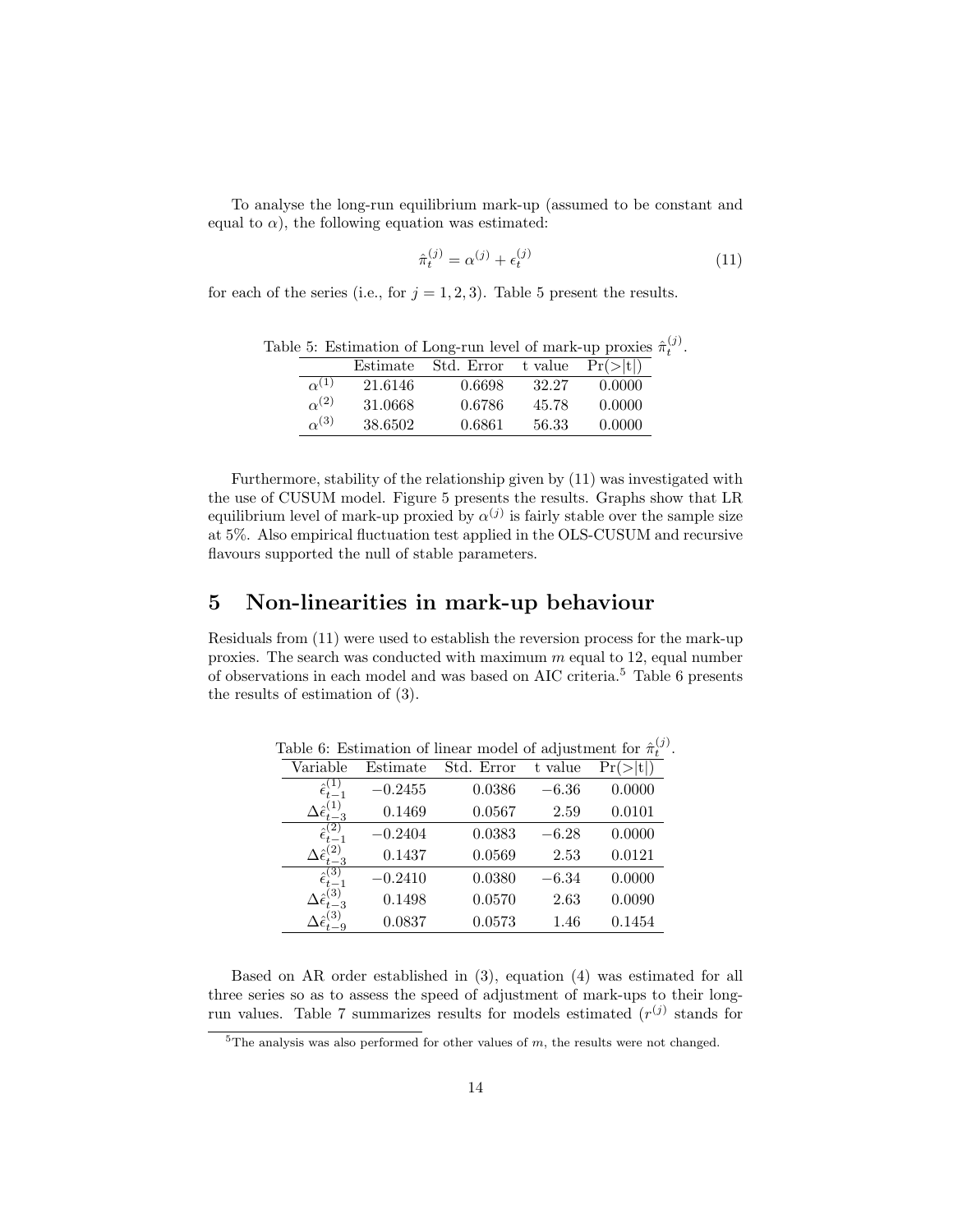

Figure 5: CUSUM test of stability of parameters in 5.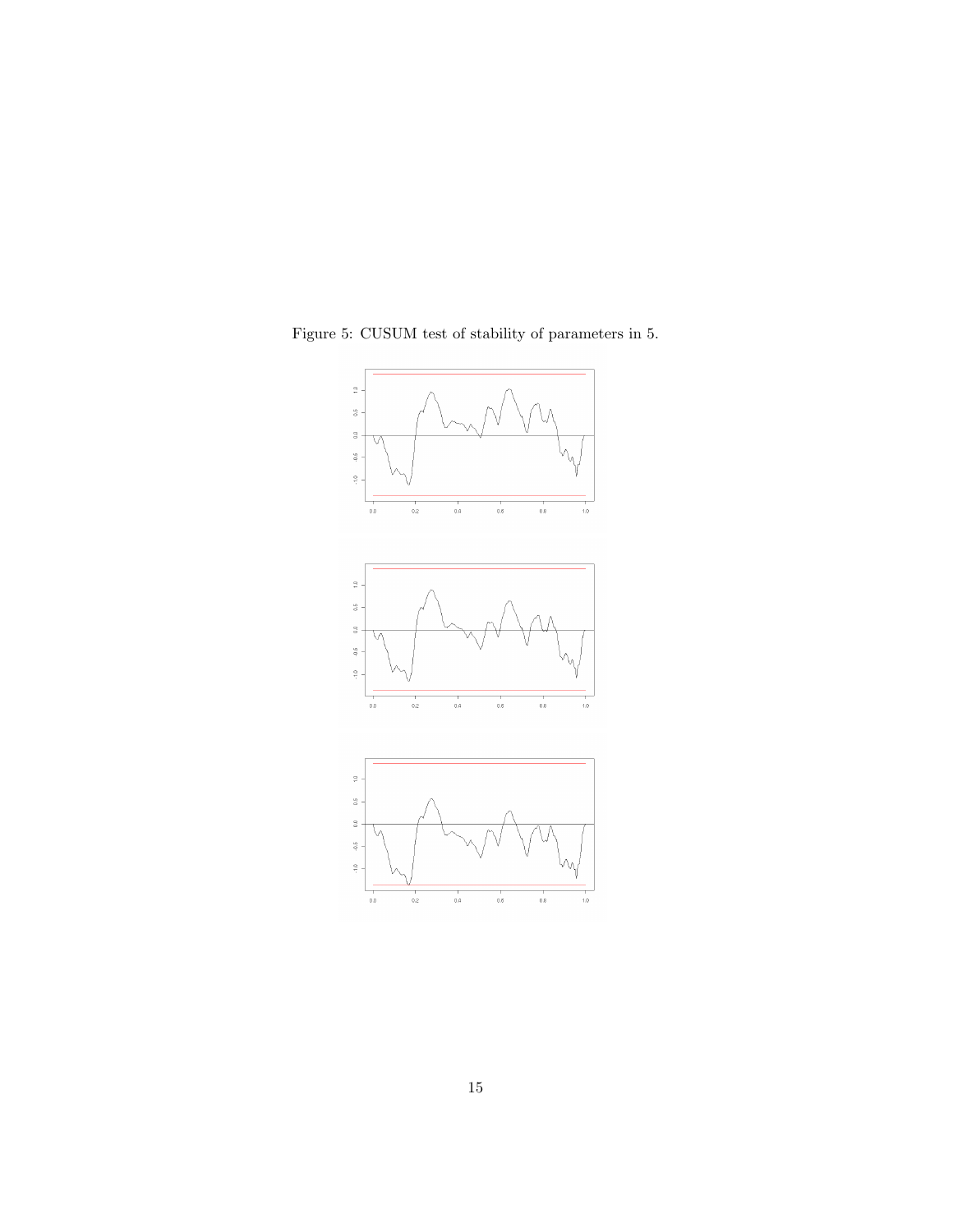threshold,  $d^{(j)}$  for delay parameter,  $F_{12}$  for linearity test advocated in Hansen (1996), calculated using 2000 replications. To avoid trivial results, in the grid the top and bottom 15% threshold values were disregarded. Furthermore, thanks to that each of the regimes contained at least 15% observations, which allows us to get reliable parameter estimates.

Table 7: Overview of SETAR models - structure of models

| Variable                                     | $d^{(j)}$ | $r^{(1)}$ | $F_{12}$  |
|----------------------------------------------|-----------|-----------|-----------|
| $\Delta\hat{\epsilon}^{(1)}_\text{\tiny{+}}$ | 11        | 8.902501  | 16.59906* |
| $\Delta \hat{\epsilon}_t^{(2)}$              | 11        | 9.322401  | 19.34938* |
| $\Delta\hat{\epsilon}_{\star}^{(3)}$         | 8         | 10.61444  | 52.24798* |

Table 8 presents the results of estimation of (4) for each of the series.

| Variable                                      | Estimate  | Std. Error | t value | Pr(> t ) |
|-----------------------------------------------|-----------|------------|---------|----------|
|                                               | $-0.2587$ | 0.0414     | $-6.25$ | 0.0000   |
|                                               | $-0.1814$ | 0.1147     | $-1.58$ | 0.1147   |
| -3                                            | 0.1879    | 0.0701     | 2.68    | 0.0078   |
| $\Delta \hat{\epsilon}_t^\mathrm{t}$<br>-3    | 0.0752    | 0.0975     | 0.77    | 0.4408   |
|                                               | $-0.2441$ | 0.0405     | $-6.02$ | 0.0000   |
|                                               | $-0.2488$ | 0.1258     | $-1.98$ | 0.0490   |
| $-3$                                          | 0.1816    | 0.0701     | 2.59    | 0.0102   |
| 2.H<br>$\Delta \hat{\epsilon}_t^{\mathrm{V}}$ | 0.0688    | 0.0982     | 0.70    | 0.4842   |
|                                               | $-0.1832$ | 0.0410     | $-4.47$ | 0.0000   |
| 3.H                                           | $-0.5111$ | 0.0947     | $-5.40$ | 0.0000   |
| 3,L)<br>$t-3$                                 | 0.0939    | 0.0604     | 1.55    | 0.1214   |
| (3,H)<br>-3                                   | 0.4183    | 0.1608     | 2.60    | 0.0098   |
| 3, H)                                         | 0.0774    | 0.0697     | 1.11    | 0.2683   |
| $3.H$ )                                       | 0.1329    | 0.1042     | 1.27    | 0.2035   |

Table 8: Estimation of non-linear model of adjustment for  $\hat{\pi}_{t}^{(j)}$ .

The results show that non-linearities in the pricing behaviour do exist. However, the nature of non-linearities is interesting in a number of ways. Firstly, note that the speed of adjustment towards the long-run equilibrium level of mark-up (as opposed to carry-on effect) is given by the coefficients  $\gamma_0^{(j,L)}$  and  $\gamma_0^{(j,L)}$  respectively. Results reported in Table 8 indicate that the speeds of adjustment are:

• similar for regular and midgrade petroleum (in fact the F-test failed to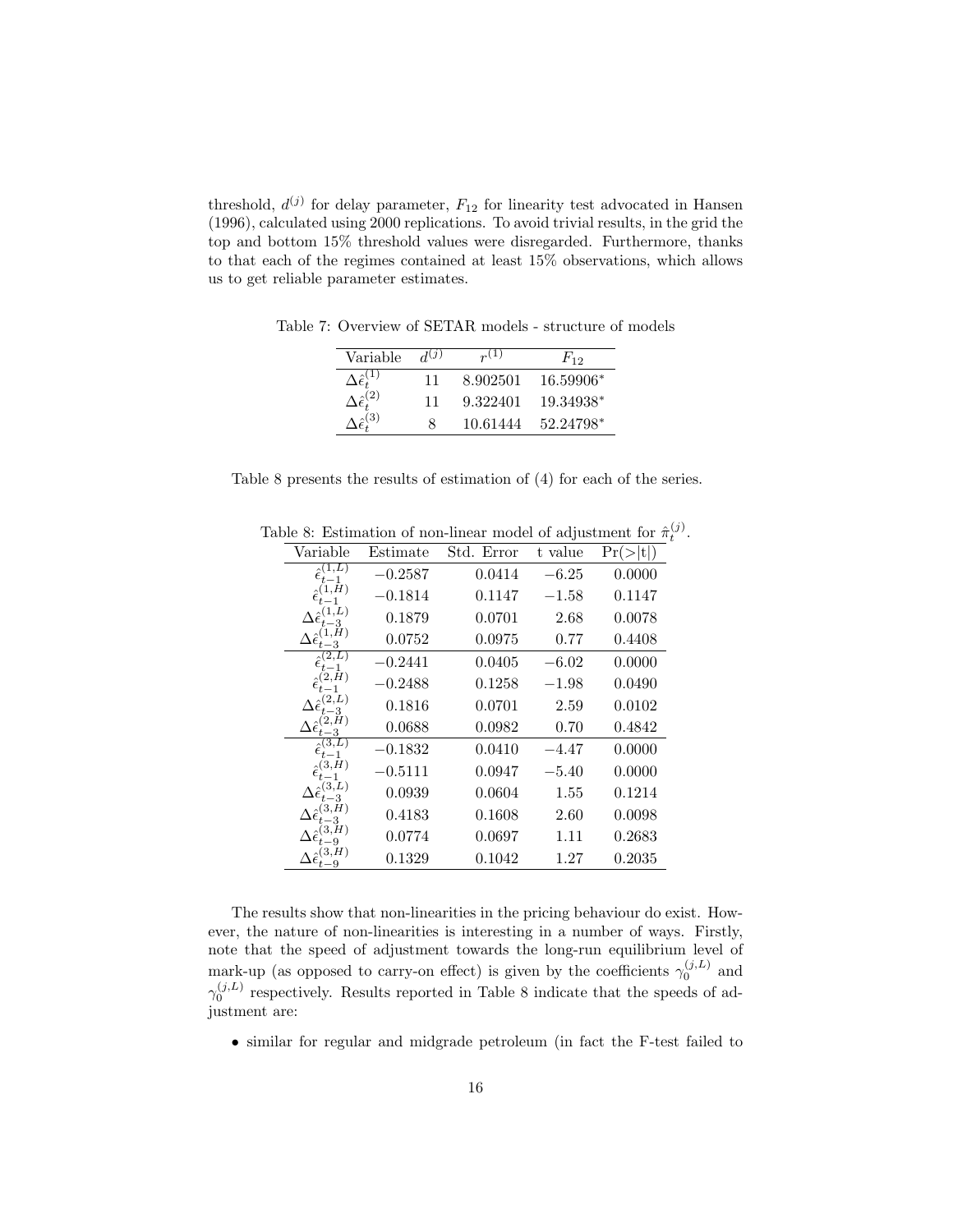reject null hypothesis of  $H_0: \gamma_0^{(j,L)} = \gamma_0^{(j,H)}$  for  $j = 1$  (regular petroleum) and  $j = 2$  (midgrade) with p-values 0.5266 and 0.9717 respectively);

• much higher for regime  $H$  in the case of premium petrol (the F-test rejected the null of equal speeds of adjustment with p-value of 0.0017);

As a next step the time distribution of regimes was analysed. Figure 6 presents the series analysed (with solid circles correspond to  $H$  regime). The trend visible is that mark-up reverts to its long-run level faster when the disequilibrium was large and positive (so that the downstream prices were above their long-run levels).

It was observed that clustering of fast-adjustment observations (regime  $H$ ) coincided with increases in taxes (marked as solid squares in Figure 6) but not with decreases in taxes (green triangles). Table 9 presents the percentage of observations falling into H regime within  $\pm k$  weeks of the date when taxes were increased. The results indicate that faster adjustment periods tend to cluster around changes in taxes.

| k       | Variable                                                 | In regime $H$ |
|---------|----------------------------------------------------------|---------------|
| $\pm 4$ | $\Delta \hat{\epsilon}_{t}^{(1)}$                        | $33\%$        |
| $\pm 4$ | $\Delta \hat{\epsilon}_t^{(2)}$                          | 31%           |
| $\pm 4$ | $\Delta \hat{\epsilon}_{\text{\tiny{f}}}^{(3)}$          | 24%           |
| $\pm 6$ | $\Delta \hat{\epsilon}^{(\bar{1})}_t$                    | 41%           |
| $\pm 6$ | $\Delta \hat{\epsilon}_{\scriptscriptstyle \sf f}^{(2)}$ | 39%           |
| $\pm 6$ | $\Delta \hat{\epsilon}^{(3)}_t$                          | 33%           |
| $\pm 8$ | $\Delta \hat{\epsilon}^{\prime}_i$                       | $50\%$        |
| $\pm 8$ | $\Delta \hat{\epsilon}_{t}^{(2)}$                        | 49%           |
| $\pm 8$ | $\Delta \hat{\epsilon}^{(3)}$                            | 43%           |

Table 9: Changes in taxation and clustering of observations in regime H.

## 6 Summary

Relationships between upstream and downstream prices of petroleum products in New York area and the behaviour of the mark-up on costs were analysed with the use of cointegration framework and SETAR(2) model. The results indicate that:

- adjustment of mark-ups to their long run equilibrium level is non-linear in the sense that two distinct regimes can be found in the revision process;
- the differences between speeds of adjustments are greater for products with thin mark-up and the periods of faster adjustments are less frequent;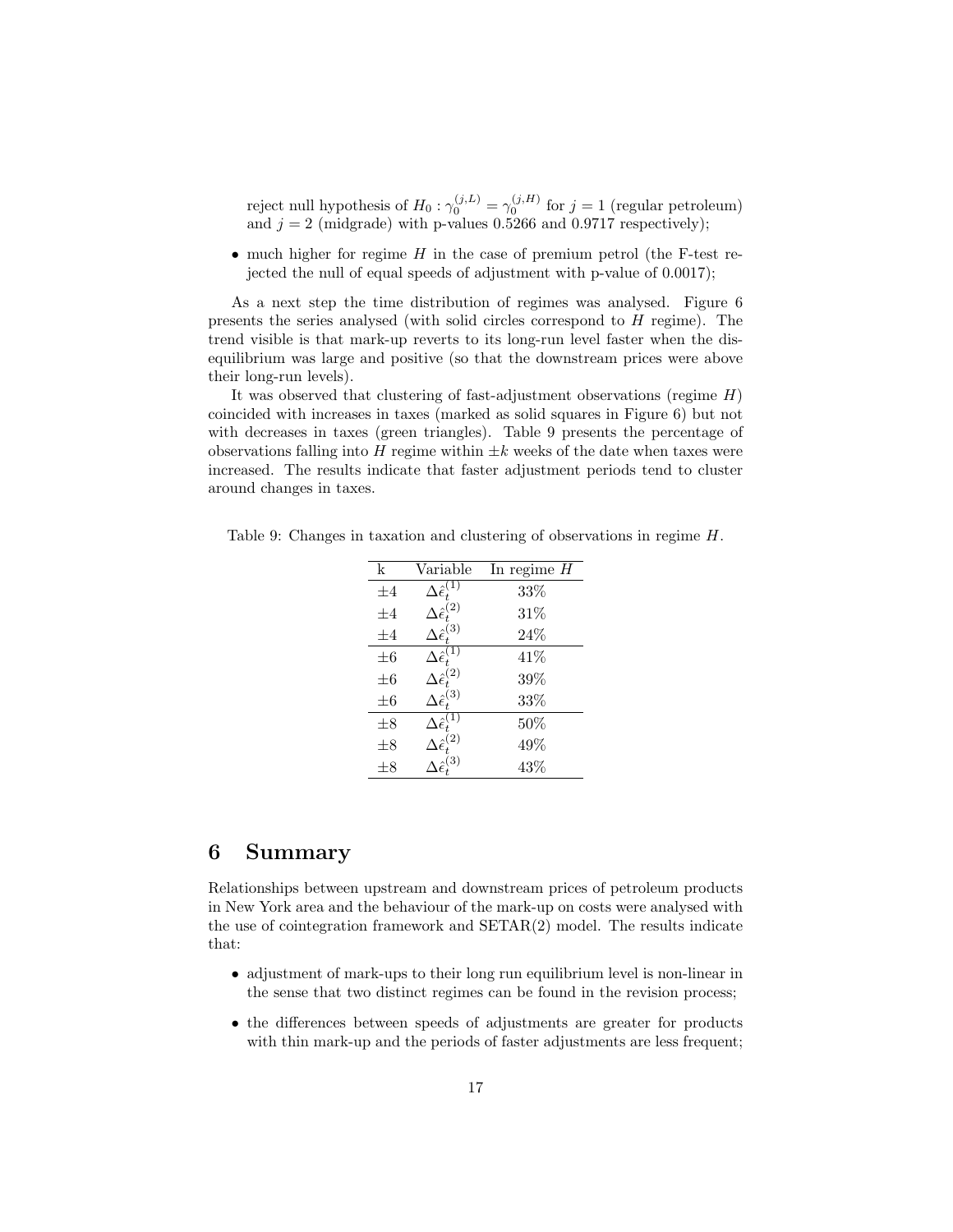

Figure 6: Regime behaviour - adjustment towards the long run equilibrium (left panel  $\Delta \hat{\pi}_t^{(j)}$ , right panel  $\hat{\pi}_t^{(j)}$ .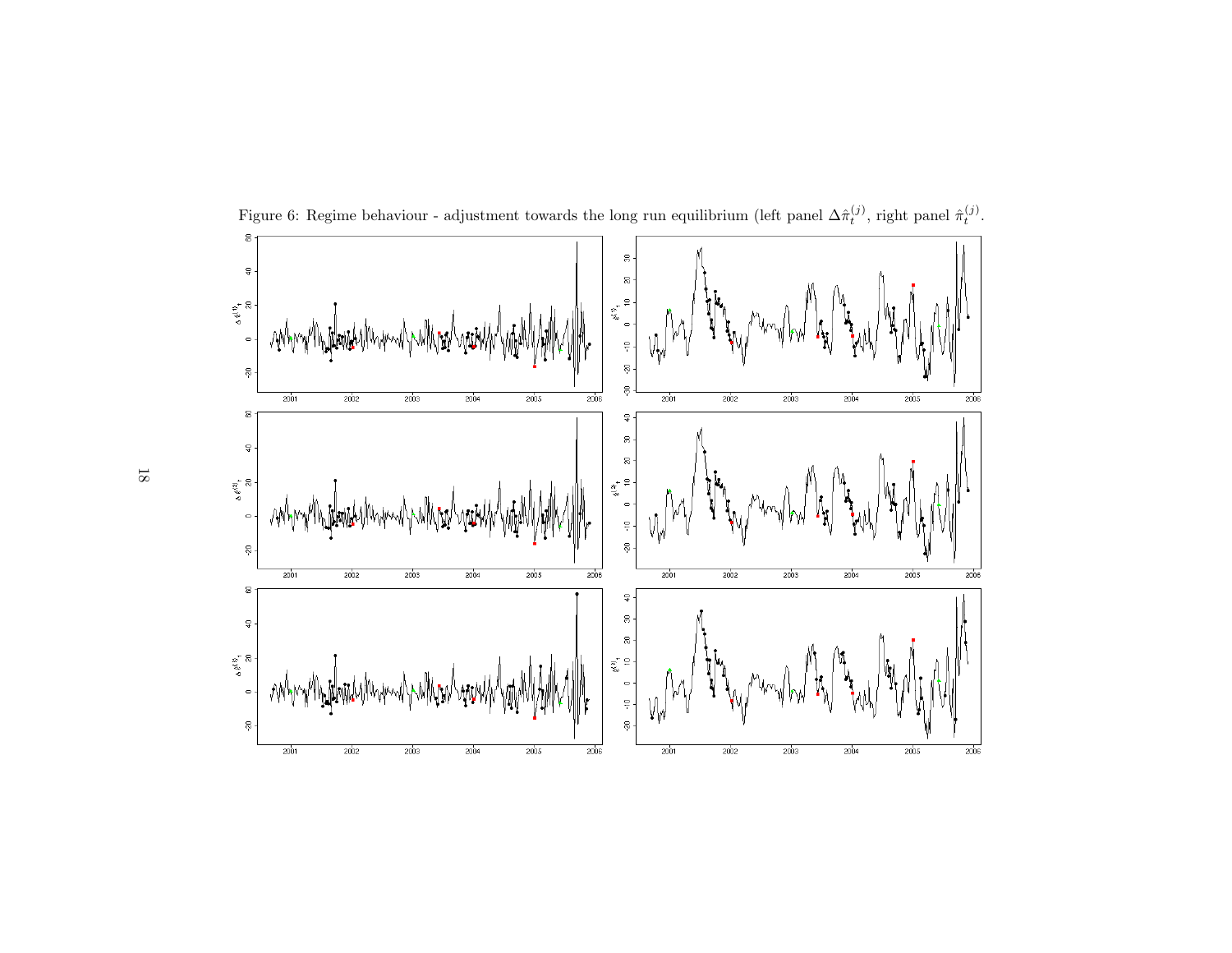• "ocular econometrics" suggests that change of adjustment regimes is more likely happen shortly before or after increases in taxation.

The results were obtained using disaggregated data on prices of three distinct kinds of petrol (regular, midgrade and premium unleaded petrol), constrained to only one geographically distinct market and one transmission stage (wholesale to retail). This might be the source of different results as other researchers used data aggregated (i) geographically - Borenstein et al. (1997) used averages of many metropolitan areas, Balke et al. (1998) used data aggregated across many municipal areas; (ii) in terms of products analysed Radchenko (2005b) and Balke et al. (1998) used crude oil data which are quoted at much higher transmission tier; (iii) over time Karrenbrock (1991) used monthly data. The results are similar to those obtained by Bachmeier & Griffin (2003) who also used disaggregated data but not analysed regime-type behaviour.

Results on application of rigorous testing for non-linearities using detailed and disaggregated data, proved that "rockets and feathers" phenomena is not present. Further studies (possibly also using detailed data) should be made to establish the same for other areas and put the drivers at ease, after all, prices (of some products and in New York) fall faster than they rise.

## References

- A. Abdulai (2002). 'Using Threshold Cointegration to Estimate asymmetric Price Transmission in the Swiss Pork Market'. Applied Economics Letters  $(6):467-470.$
- L. Bachmeier & J. Griffin (2003). 'New evidence on asymmetric gasoline price responses'. The Review of Economics and Statistics 85(3):772–776.
- R. W. Bacon (1991). 'Rockets and feathers: the asymmetric speed of adjustment of UK retail gasoline prices to cost changes'. Energy Economics pp. 211–218.
- N. Balke, et al. (1998). 'Crude oil and gasoline prices: an asymmetric relationship?'. *Economic and Financial Policy Review*  $(Q_1)$ : 2–11. available at http://ideas.repec.org/ a/fip/fedder/y1998iq1p2-11.html.
- A. Banarjee (1993). Co-integration, error correction, and the econometric analysis of non-stationary data. Oxford University Press.
- S. Borenstein, et al. (1997). 'Do Gasoline Prices Respond Asymmetrically to Crude Oil Changes'. Quarterly Journal of Economics 112:305–339.
- Competition Bureau (1997). Discontinued inquiries concerning Canada's gasoline industry: Report by Competition Bureau. Gatineau, Quebec.
- S. v. Cramon-Taubadel & J. Mayer (2001). 'Asymmetric Price Transmission: Fact or Artefact?'. Paper prepared for the 71th EAAE Seminar The food consumer in the early 21st century in Zaragoza, Spain, 19-20 April 2001. .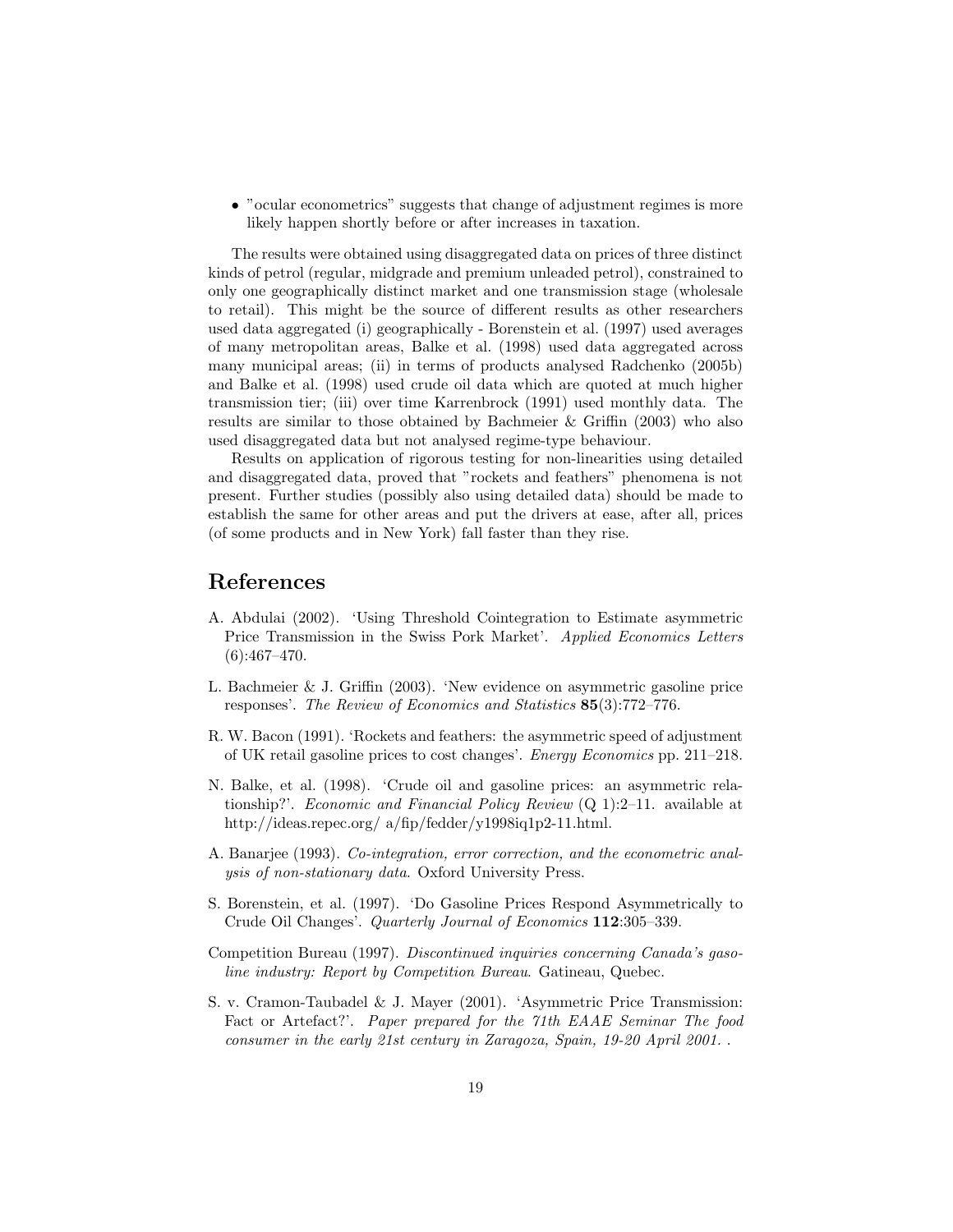- K. T. Duffy-Deno (1996). 'Retail price asymmetries in local gasoline markets'. Energy Economics (18):81–92.
- E. Eckert (2002). 'Retail Prices cycles and response asymmetry'. Canadian Journal of Economics, Vol.35, No.1, 52-77 35(1):52–77.
- Energy Information Agency (1999). 'Price changes in the gasoline market: Are Midwestern gasoline prices downward sticky?'. DOE (626):55+.
- R. Engle & C. Granger (1987). 'Cointegration and Error Correction: Representation Estimation and Testing'. Econometrica 55(2):251–276.
- G. Frey & M. Manera (2005). 'Econometric Models of Asymmetric Price Transmission'. Working Papers 2005.100, Fondazione Eni Enrico Mattei. available at http://ideas.repec.org/p/fem/femwpa/2005.100.html.
- General Accounting Office (1993). Energy security and policy: Analysis of the pricing of crude oil and petroleum products: Report by General Accounting Office. Washington, DC.
- J. Geweke (1978). 'Temporal aggregation in the multiple regression model'. Econometrica 46:643–662.
- R. Godby, et al. (2000). 'Testing for asymmetric pricing in the Canadian retail gasoline market'. Energy Economics (22):251–276.
- B. E. Hansen (1996). 'Inference When a Nuisance Parameter Is Not Identified Under the Null Hypothesis'. Econometrica **64**(2):413-430.
- B. E. Hansen (1997). 'Inference in TAR models'. Studies in Nonlinear Dynamics and Econometrics 2:1–22.
- J. Karrenbrock (1991). 'The Behaviour of Retail Gasoline Prices: Symmetric or Not?'. Federal Reserve Bank of S.T. Louis pp. 19–29.
- E. Maskin & J. Tirole (1988). 'A Theory of Dynamic Oligopoly, II: Price Competition, Kinked Demand Curves, and Edgeworth Cycles'. Econometrica 56(3):571–99. available at http://ideas.repec.org/a/ ecm/emetrp/v56y1988i3p571-99.html.
- Monopolies and Mergers Comission (1990). The Supply of Petrol: Monopolies and Mergers Comission Report. HMSO, London.
- Office of Fair Trading (1998). Competition in the Supply of Petrol: Office of Fair Trading Report. OFT, London.
- P. C. B. Phillips & S. Ouliaris (1990). 'Asymptotic Properties of Residual Based Tests for Cointegration'. Econometrica 58(1):165–93. available at http://ideas.repec.org/a/ecm/ emetrp/v58y1990i1p165-93.html.